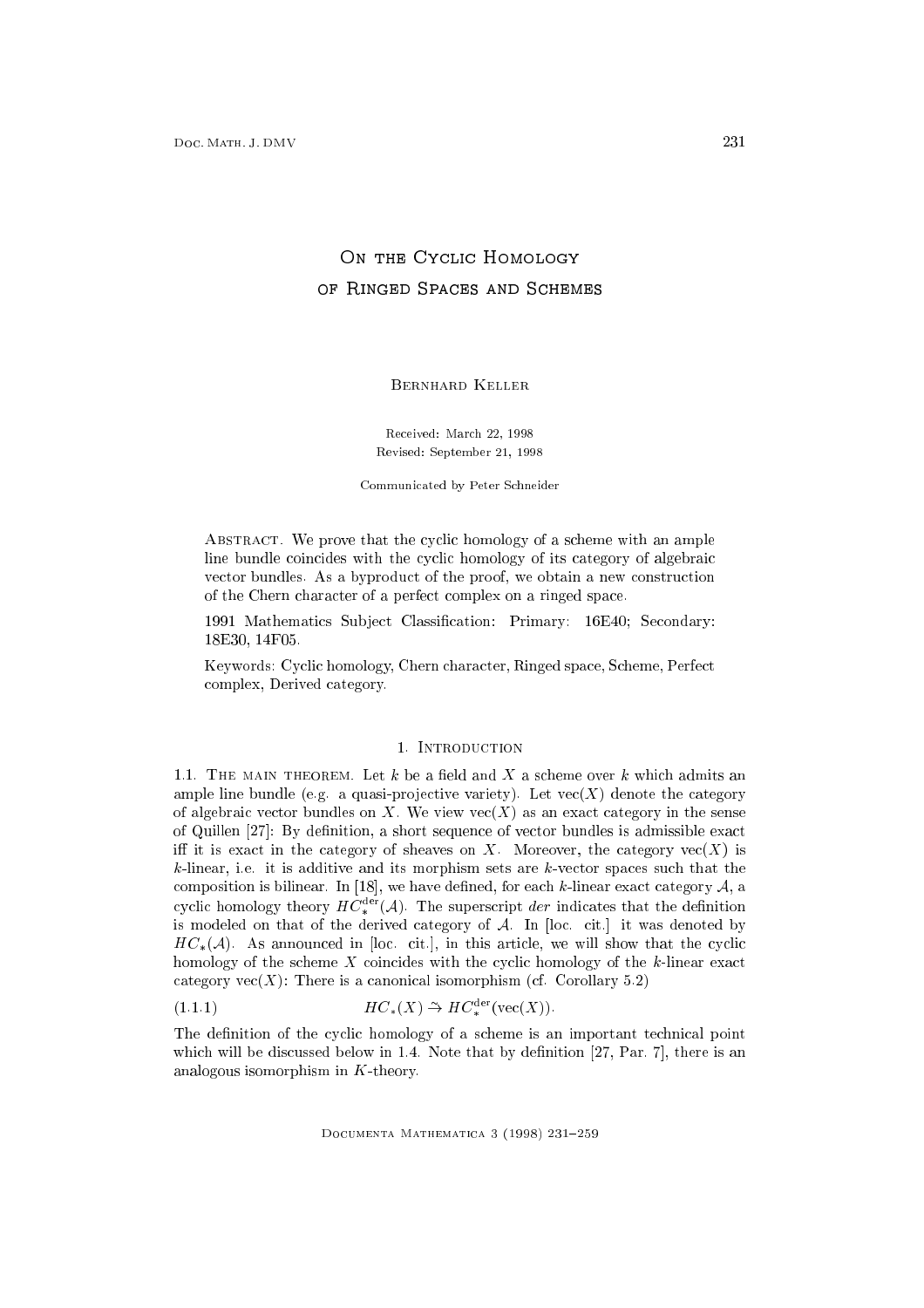1.2. MOTIVATION. Our motivation for proving the isomorphism 1.1.1 is twofold: Firstly, it allows the computation of  $HC_*(X)$  for some non-trivial examples. Indeed, suppose that k is algebraically closed and that X is a smooth projective algebraic variety. Suppose moreover that  $X$  admits a *tilting bundle*, i.e. a vector bundle without higher selfextensions whose direct summands generate the bounded derived category of the category of coherent sheaves on  $X$ . Examples of varieties satisfying these hypotheses are pro jective spaces, Grassmannians, and smooth quadrics [3], [12], [13], [14]. In 5.3, we deduce from 1.1.1 that for such a variety, the Chern character induces an isomorphism

$$
K_0 X \otimes_{\mathbf{Z}} H C_* k \xrightarrow{\sim} H C_* X.
$$

Here the left hand side is explicitly known since the group  $K_0X$  is free and admits a basis consisting of the classes of the pairwise non-isomorphic indecomposable direct summands of the tilting bundle. Cyclic homology of projective spaces was first computed by Beckmann  $[2]$  using a different method.

ther justification for the definition of  $HC_*^{\text{der}}$ . Indeed, there is a 'competing' (and previous) denition of cyclic homology for k-linear exact categories due to R. Mc-Carthy [22]. Let us denote by  $HC_*^{++}(A)$  the graded k-module which he associates with A. McCarthy proved in [loc. cit.] a number of good properties for  $HC_*^{++-}$ . The most fundamental of these is the existence of an agreement isomorphism

$$
HC_*(A) \stackrel{\sim}{\rightarrow} HC_*^{\text{McC}}(\text{proj}(A)),
$$

where A is a k-algebra and  $proj(A)$ , the category of finitely generated projective Amodules endowed with the split exact sequences. In particular, if we take A to be commutative, we obtain the isomorphism

$$
HC_*(X) \stackrel{\sim}{\rightarrow} HC_*^{\text{McC}}(\text{vec}(X))
$$

for all affine schemes  $X = \text{Spec}(A)$  (to identify the left hand side, we use Weibel's isomorphism [32] between the cyclic homology of an affine scheme and the cyclic homology of its coordinate algebra). Whereas for  $H C_*^{++}$ , this ismorphism extends to more general schemes, this cannot be the case for  $H\subsetneq^+$  . Indeed, for  $n\geq 0,$ the group  $H^-(A, \mathcal{O}y)$  occurs as a direct factor of  $H\mathcal{O}_{-n}(A)$ . However, the group  $HC_{n}^{++}$  vanishes for  $n > 0$  by its very definition.

1.3. Generalization, Chern character. Our proof of the isomorphism 1.1.1 actually yields a more general statement: Let  $X$  be a quasi-compact separated scheme over k. Denote by per X the pair formed by the category of perfect sheaves  $(4.1)$  on X and its full subcategory of acyclic perfect sheaves. The pair per X is a localization pair in the sense of [18, 2.4] and its cyclic homology  $HC_*(\text{per } X)$  has been defined in [ $loc.$  cit.]. We will show  $(5.2)$  that there is a canonical isomorphism

$$
(1.3.1) \t H C_*(X) \stackrel{\sim}{\to} H C_*(\text{per } X).
$$

If  $X$  admits an ample line bundle, we have an isomorphism

$$
HC_*^{\text{der}}(\text{vec}(X)) \stackrel{\sim}{\rightarrow} HC_*(\text{per } X)
$$

so that the isomorphism 1.1.1 results as a special case.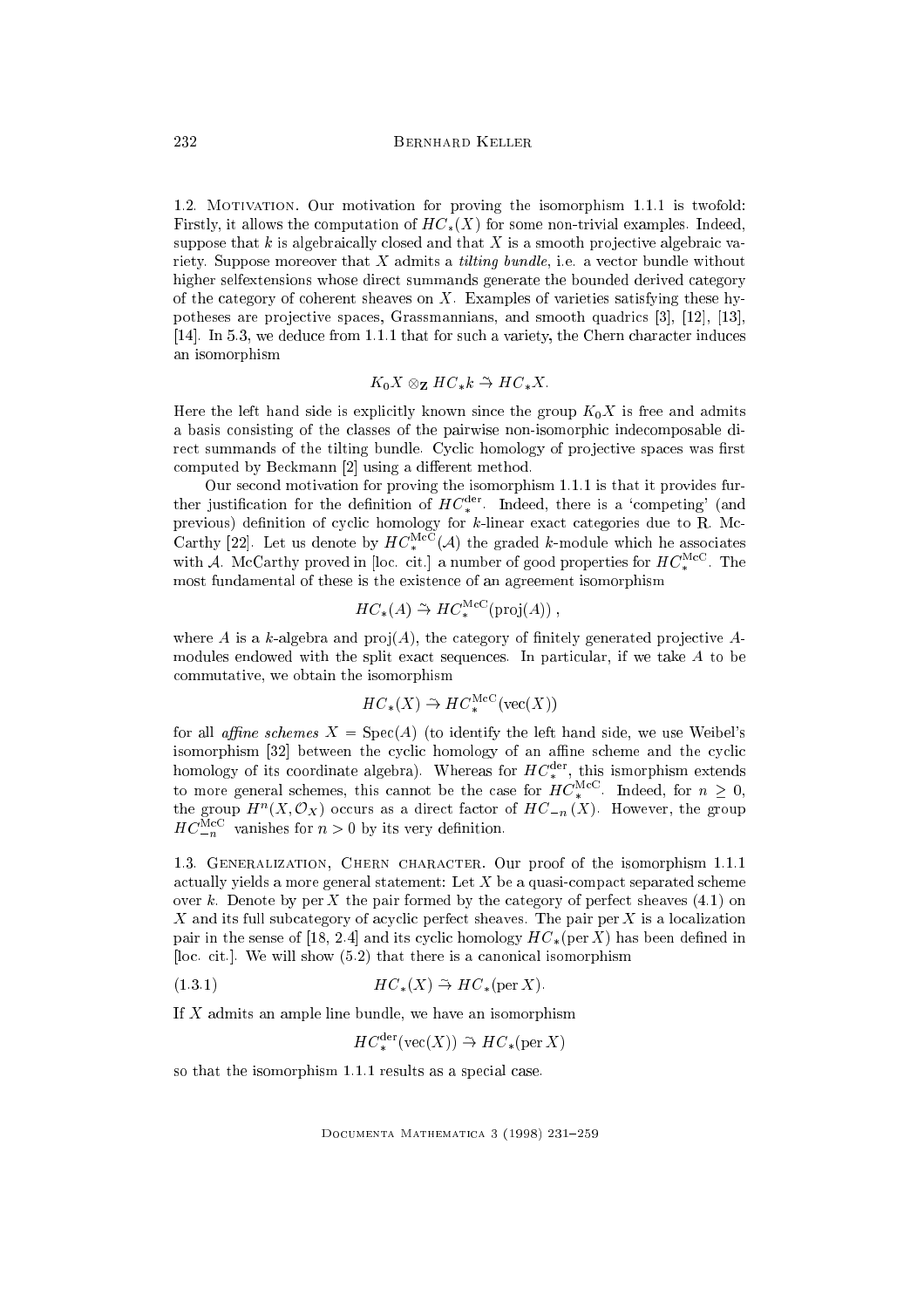The first step in the proof of  $1.3.1$  will be to construct a map

$$
HC_*(\text{per } X) \to HC_*(X).
$$

This construction will be carried out in 4.2 for an arbitrary topological space X endowed with a sheaf of (possibly non-commutative)  $k$ -algebras. As a byproduct, we therefore obtain a new construction of the Chern character of a perfect complex  $P$ . Indeed, the complex  $P$  yields a functor between localization pairs

$$
? \otimes_k P : \text{per pt} \to \text{per } X
$$

and hence a map

$$
HC_*(\text{per pt}) \to HC_*(\text{per }X) \to HC_*(X).
$$

The image of the class

$$
ch([k]) \in HC_*(\text{per pt}) = HC_*(k)
$$

under this map is the value of the Chern character at the class of  $P$ . An analogous construction works for the other variants of cyclic homology, in particular for negative cyclic homology. The first construction of a Chern character for perfect complexes is due to Bressler-Nest-Tsygan, who needed it in their proof [5] of Schapira-Schneiders' conjecture [28]. They even construct a generalized Chern character defined on all higher K-groups. Several other constructions of a classical Chern character are due to B. Tsygan (unpublished).

1.4. CYCLIC HOMOLOGY OF SCHEMES. Let  $k$  be a commutative ring and  $X$  a scheme over  $k$ . The cyclic homology of  $X$  was first defined by Loday [20]: He sheafified the classical bicomplex to obtain a complex of sheaves  $CC(\mathcal{O}_X)$ . He then defined the cyclic homology of X to be the hypercohomology of the (total complex of)  $CC(\mathcal{O}_X)$ . Similarly for the different variants of cyclic homology. There arise three problems:

- (1) The complex  $CC(\mathcal{O}_X)$  is unbounded to the left. So there are (at least) two nonequivalent possibilities to define its hypercohomology: should one take Cartan-Eilenberg hypercohomology (cf. [32]) or derived functor cohomology in the sense of Spaltenstein [29] ?
- $(2)$  Is the cyclic homology of an affine scheme isomorphic to the cyclic homology of its coordinate ring ?
- (3) If a morphism of schemes induces an isomorphism in Hochschild homology, does it always induce an isomorphism in cyclic homology ?

Problem (1) is related to the fact that in a category of sheaves, products are not exact in general. We refer to [32] for a discussion of this issue.

In the case of a noetherian scheme of finite dimension, Beckmann [2] and Weibel-Geller [34] gave a positive answer to (2) using Cartan-Eilenberg hypercohomology. By proving the existence of an SBI-sequence linking cyclic homology and Hochschild homology they also settled (3) for this class of schemes, whose Hochschild homology vanishes in all sufficiently negative degrees. Again using Cartan-Eilenberg hypercohomology, Weibel gave a positive answer to (2) in the general case in [32]. There, he also showed that cyclic homology is a homology theory on the category of quasi-compact quasi-separated schemes. Problem (3) remained open.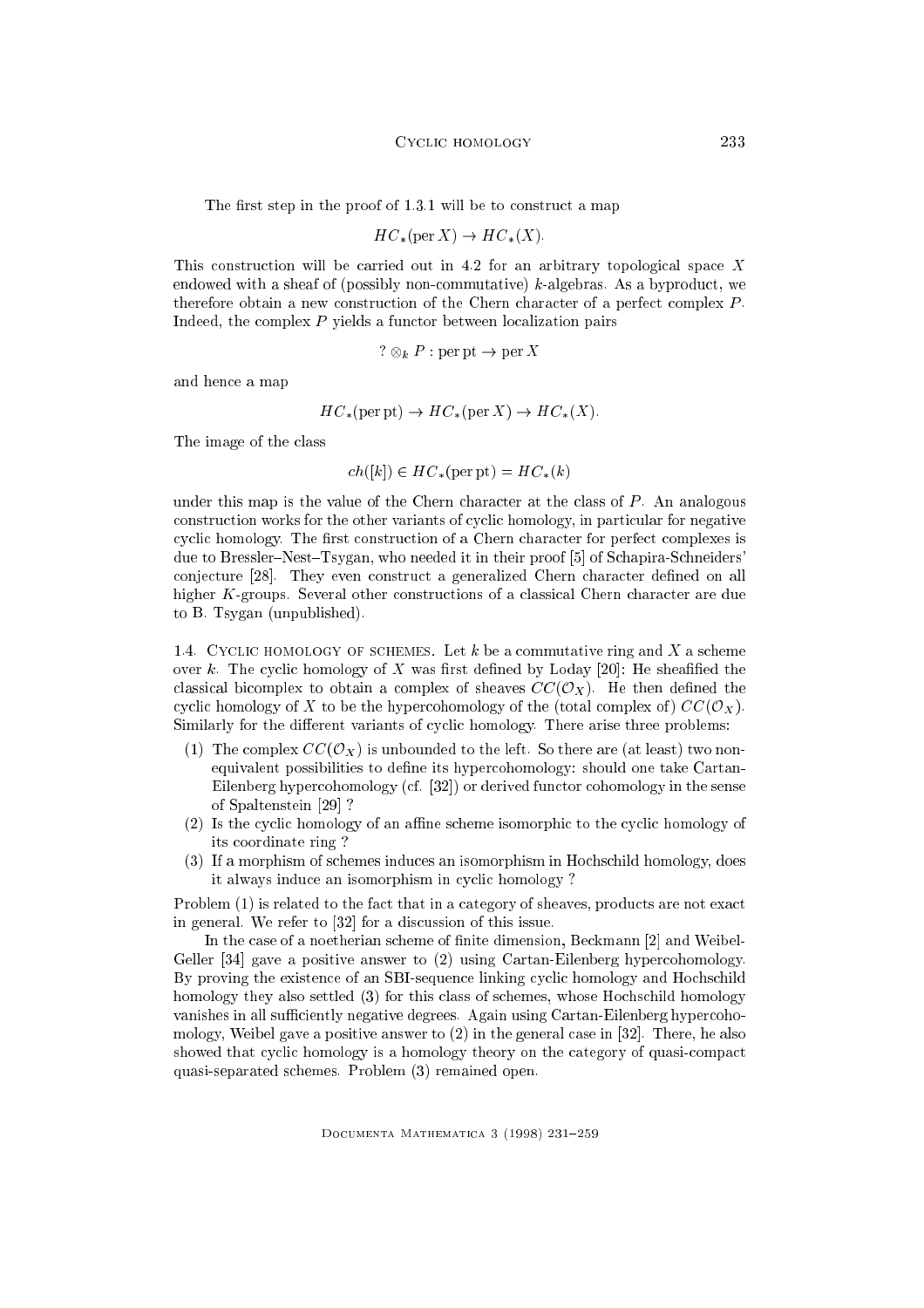### 234 Bernhard Keller

We will show in A.2 that Cartan-Eilenberg hypercohomology agrees with Spaltenstein's derived functor hypercohomology on all complexes with quasi-coherent homology if X is quasi-compact and separated. Since  $CC(\mathcal{O}_X)$  has quasi-coherent homology [34], this shows that problem (1) does not matter for such schemes. As a byproduct of A.2, we deduce in B.1 a (partially) new proof of Boekstedt-Neeman's theorem  $[4]$  which states that for a quasi-compact separated scheme  $X$ , the unbounded derived category of quasi-coherent sheaves on  $X$  is equivalent to the full subcategory of the unbounded derived category of all  $\mathcal{O}_X$ -modules whose objects are the complexes with quasi-coherent homology. A different proof of this was given by Alonso-Jeremías-Lipman in [30, Prop. 1.3].

In order to get rid of problem (3), we will slightly modify Loday's definition: Using sheaves of mixed complexes as introduced by Weibel [33] we will show that the image of the Hochschild complex  $C(\mathcal{O}_X)$  under the derived global section functor is canonically a mixed complex  $M(X)$ . The mixed cyclic homology of X will then be defined as the cyclic homology of  $M(X)$ . For the mixed cyclic homology groups, the answer to (2) is positive thanks to the corresponding theorem in Hochschild homology due to Weibel-Geller  $[34]$ ; the answer to  $(3)$  is positive thanks to the definition. The mixed cyclic homology groups coincide with Loday's groups if the derived global section functor commutes with infinite sums. This is the case for quasi-compact separated schemes as we show in 5.10.

1.5. Organization of the article. In section 2, we recall the mixed complex of an algebra and define the mixed complex  $M(X, \mathcal{A})$  of a ringed space  $(X, \mathcal{A})$ . In section 3, we recall the definition of the mixed complex associated with a localization pair and give a 'sheafifiable' description of the Chern character of a perfect complex over an algebra. In section 4, we construct a morphism from the mixed complex associated with the category of perfect complexes on  $(X, \mathcal{A})$  to the mixed complex  $M(X, \mathcal{A})$ . We use it to construct the Chern character of a perfect complex on  $(X, \mathcal{A})$ . In section 5, we state and prove the main theorem and apply it to the computation of the cyclic homology of smooth pro jective varieties admitting a tilting bundle. In appendix A, we prove that Cartan-Eilenberg hypercohomology coincides with derived functor cohomology for (unbounded) complexes with quasi-coherent homology on quasi-compact separated schemes. In appendix B, we apply this to give a (partially) new proof of a theorem of Boekstedt-Neeman [4].

1.6. ACKNOWLEDGMENT. The author thanks the referee for his suggestions, which helped to make this article more readable.

## 2. Homology theories for ringed spaces

Let k be a field, X a topological space, and A a sheaf of k-algebras on X. In this section, we consider the possible definitions of the cyclic homology of  $(X, \mathcal{A})$ . In 2.1 we recall the definition suggested by Loday  $[20]$ . In 2.2, we point out that with this definition, it is not clear that a morphism inducing isomorphisms in Hochschild homology also does so in cyclic homology and its variants. This is our main reason for introducing the `mixed homologies'. These also have the advantage of allowing a unified and simultaneous treatment of all the different homology theories. For the sequel, the two fundamental invariants are the mixed complex of sheaves  $M(\mathcal{A})$  and its image  $M(X, \mathcal{A}) = \mathbf{R}\Gamma(X, M(\mathcal{A}))$  under the derived global section functor. Both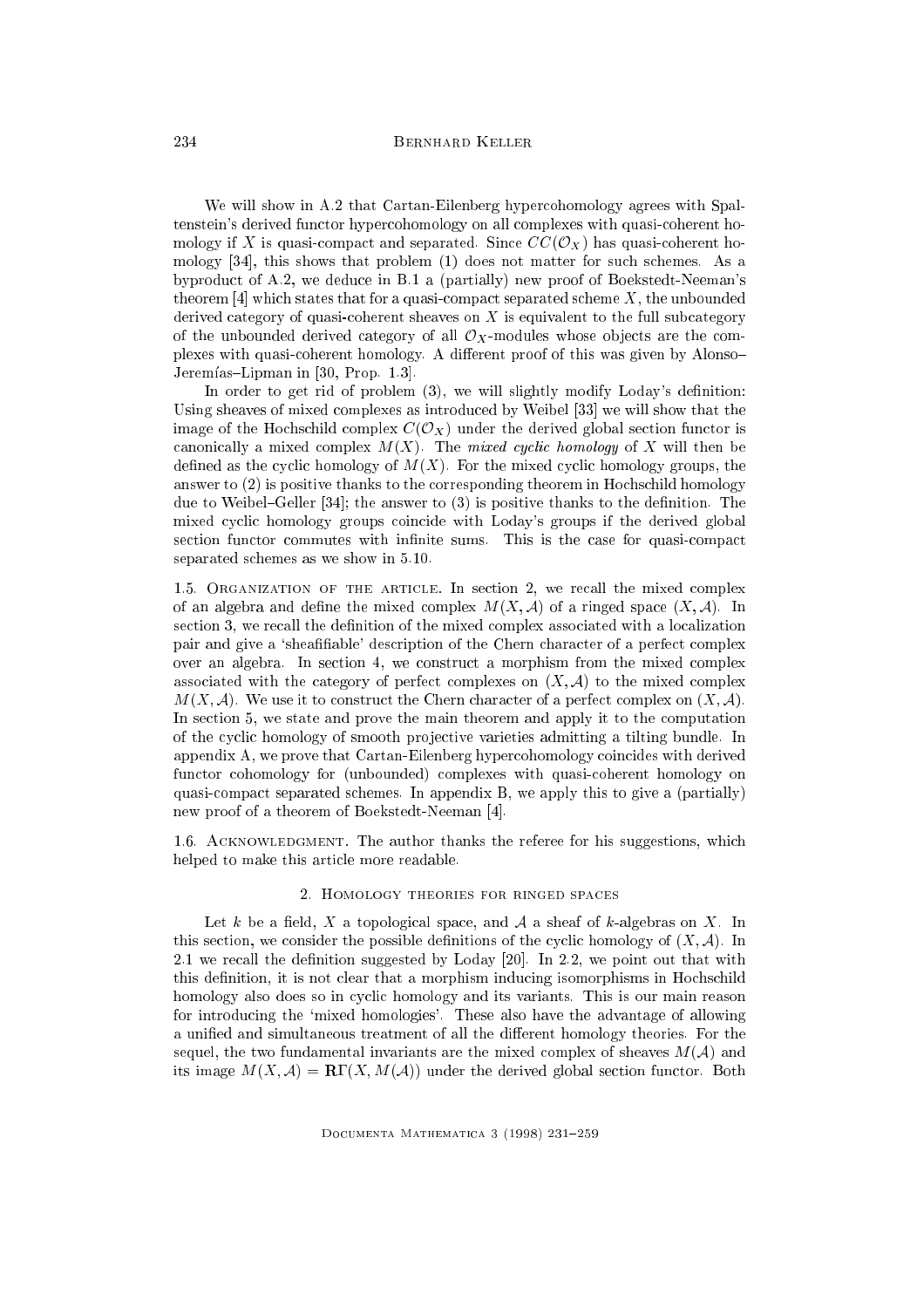are canonical up to quasi-isomorphism and are therefore viewed as ob jects of the corresponding mixed derived categories. In the case of a point and a sheaf given by an algebra A, these complexes specialize to the mixed complex  $M(A)$  associated with the algebra. The mixed cyclic homology  $HC_{mix}(A)$  is defined to be the cyclic homology of the mixed complex  $M(X, \mathcal{A})$ .

2.1. Hochschild and cyclic homologies. Following a suggestion by Loday [20], the *Hochschild complex* C(A), and the bicomplexes CC(A), CC (A), and CC<sup>per</sup> (A) are defined in  $[5, 4.1]$  by composing the classical constructions (cf.  $[21]$ , for example) with sheafification. The Hochschild homology, cyclic homology  $\dots$  of A are then obtained as the homologies of the complexes

$$
\mathbf{R}\Gamma(X, C(\mathcal{A})) , \ \mathbf{R}\Gamma(X, CC(\mathcal{A})), \ \ldots
$$

where  $\mathbf{R}\Gamma(X,?)$  is the total right derived functor in the sense of Spaltenstein [29] of the global section functor.

2.2. MIXED CYCLIC HOMOLOGIES. Suppose that  $f : (X, \mathcal{A}) \to (Y, \mathcal{B})$  is a morphism of spaces with sheaves of k-algebras inducing isomorphisms in Hochschild homology. With the above definitions, it does not seem to follow that  $f$  also induces isomorphisms in cyclic homology, negative cyclic homology, and periodic cyclic homology. This is one of the reasons why we need to replace the above definitions by slightly different variants defined in terms of the mixed complex associated with  $A$ . This complex was introduced by C. Weibel in [33]. However, the `mixed homologies' we consider do not always coincide with the ones of [33] (cf. the end of this section).

Let us first recall the case of ordinary algebras: For an algebra  $A$ , we denote by  $M(A)$  the mapping cone over the differential  $1-t$  linking the first two columns of the bicomplex  $CC(A)$ . We endow  $M(A)$  with the operator  $B : M(A) \rightarrow M(A)[-1]$ induced by the norm map  $N$  from the first to the second column of the bicomplex. Then endowed with its differential d and with the operator B the complex  $M(A)$ becomes a mixed complex in the sense of Kassel [15], i.e. we have

$$
d^2 = 0 \, , \, B^2 = 0 \, , \, dB + Bd = 0.
$$

The mixed complex  $M(A)$  completely determines the homology theories of A. Indeed, we have a canonical quasi-isomorphism

$$
C(A) \to M(A),
$$

which shows that Hochschild homology is determined by  $M(A)$ . We also have canonical quasi-isomorphisms

$$
CC(A) \stackrel{\sim}{\rightarrow} M(A) \otimes^{\mathbf{L}}_{\Lambda} k \quad , \quad CC^{-}(A) \stackrel{\sim}{\rightarrow} \mathbf{R} \operatorname{Hom}_{\Lambda}(k, M(A))
$$

where the right hand sides are defined by viewing mixed complexes as objects of the mixed derived category, i.e. differential graded  $(=dg)$  modules over the dg algebra  $\Lambda$ generated by an indeterminate  $\varepsilon$  or chain degree 1 with  $\varepsilon^- = 0$  and  $a \varepsilon = 0$  (cf. [15], [16]). Finally, we have a quasi-isomorphism

$$
CC^{per}(A) \to (\mathbf{R}\downarrow\underline{\mathbf{m}})P_k[-2n] \otimes_\Lambda M(A)
$$

where  $P_k$  is a cofibrant resolution (= 'closed' resolution in the sense of [17, 7.4] ='semi-free' resolution in the sense of [1]) of the dg  $\Lambda$ -module k and the transition map  $P_k[-2(n + 1)] \rightarrow P_k[-2n]$  comes from a chosen morphism of mixed complexes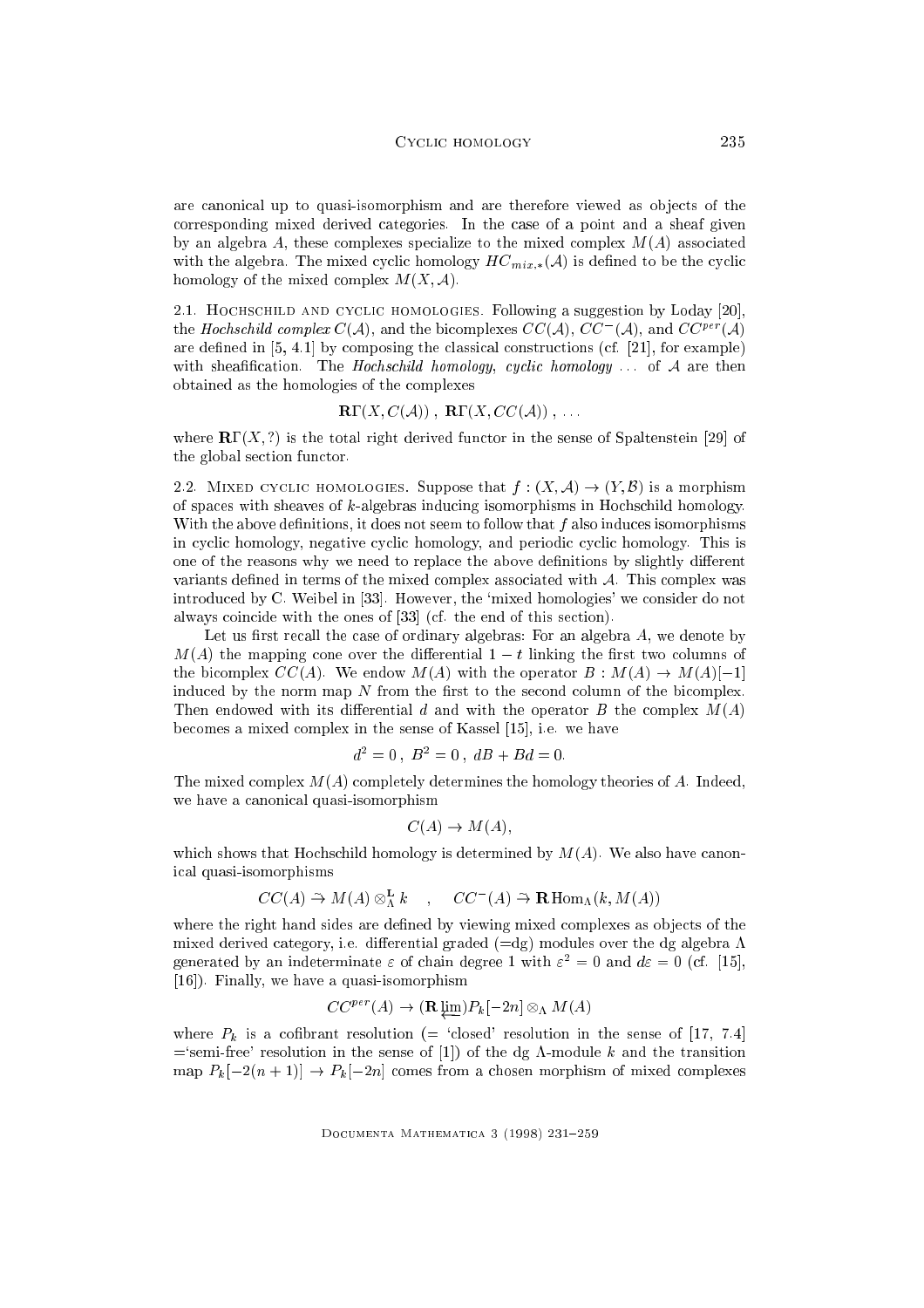$P_k \to P_k[2]$  which represents the canonical morphism  $k \to k[2]$  in the mixed derived category. For example, one can take

$$
P_k = \bigoplus_{i \in \mathbf{N}} \Lambda[2i]
$$

as a  $\Lambda$ -module endowed with the differential mapping the generator  $1_i$  of  $\Lambda[2i]$  to  $\varepsilon 1_{i-1}$ . The periodicity morphism then takes  $1_i$  to  $1_{i-1}$  and  $1_0$  to 0. Note that the  $\overline{a}$  is actually exact so that  $\overline{a}$  is actually exact so that  $\overline{a}$  is a so that  $\overline{a}$ above formula.

Following Weibel [33, Section 2] we sheafy this construction to obtain a mixed complex of sheaves  $M(\mathcal{A})$ . We view it as an object of the *mixed derived category*  $\mathcal{DM}ix\left(X\right)$  of sheaves on X, i.e. the derived category of dg sheaves over the constant sheaf of dg algebras with value  $\Lambda$ . The global section functor induces a functor from mixed complexes of sheaves to mixed complexes of k-modules. By abuse of notation, the total right derived functor of the induced functor will still be denoted by  $\mathbf{R}\Gamma(X, ?)$ . The mixed complex of the ringed space  $(X, \mathcal{A})$  is defined as

$$
M(X, \mathcal{A}) = \mathbf{R}\Gamma(X, M(\mathcal{A})).
$$

The fact that the functor  $\mathbf{R}\Gamma(X,?)$  (and the mixed derived category of sheaves) is well defined is proved by adapting Spaltenstein's argument of section 4 of [29]. Since the underlying complex of k-modules of  $M(\mathcal{A})$  is quasi-isomorphic to  $C(\mathcal{A})$ , we have a canonical isomorphism

$$
HH_*(\mathcal{A}) \stackrel{\sim}{\rightarrow} H_*\mathbf{R}\Gamma(X, M(\mathcal{A})).
$$

We define the 'mixed variants'

$$
HC_{mix,*}({\cal A})\ ,\ HC_{mix,*}^-(\cal A)\ ,\ HC_{mix,*}^{per}({\cal A})
$$

of the homologies associated with  $A$  by applying the functors

$$
? \otimes_{\Lambda}^{L} k
$$
, **R** Hom <sub>$\Lambda$</sub> (k,?) resp. **R**  $\varprojlim P_k[-2n] \otimes_{\Lambda}$ ?

to  $M(X, \mathcal{A})$  and taking homology.

These homology theories are slightly different from those of Bressler-Nest-Tsygan [5], Weibel [32], [33], and Beckmann [2]. We prove in 5.10 that mixed cyclic homology coincides with the cyclic homology defined by Weibel if the global section functor  $\mathbf{R}\Gamma(X,?)$  commutes with countable coproducts and that this is the case if  $(X, \mathcal{A})$  is a quasi-compact separated scheme.

For a closed subset  $Z \subset X$ , we obtain versions with support in Z by applying the corresponding functors to  $\mathbf{R}\Gamma_Z(X, M(\mathcal{A}))$ .

Now suppose that a morphism  $(X, \mathcal{A}) \to (Y, \mathcal{B})$  induces an isomorphism in  $HH_*$ . Then by definition, it induces an isomorphism in the mixed derived category

$$
\mathbf{R}\Gamma(X, M(\mathcal{A})) \leftarrow \mathbf{R}\Gamma(Y, M(\mathcal{B}))
$$

and thus in  $HC_{mix,*}, \, HC_{mix,*}, \,$  and  $HC_{mix,*}^F$ .

## 3. Homology theories for categories

In this section, we recall the definition of the cyclic homology (or rather: the mixed complex) of a localization pair from [18]. We apply this to give a description of the Chern character of a perfect complex over an algebra  $A$  (=sheaf of algebras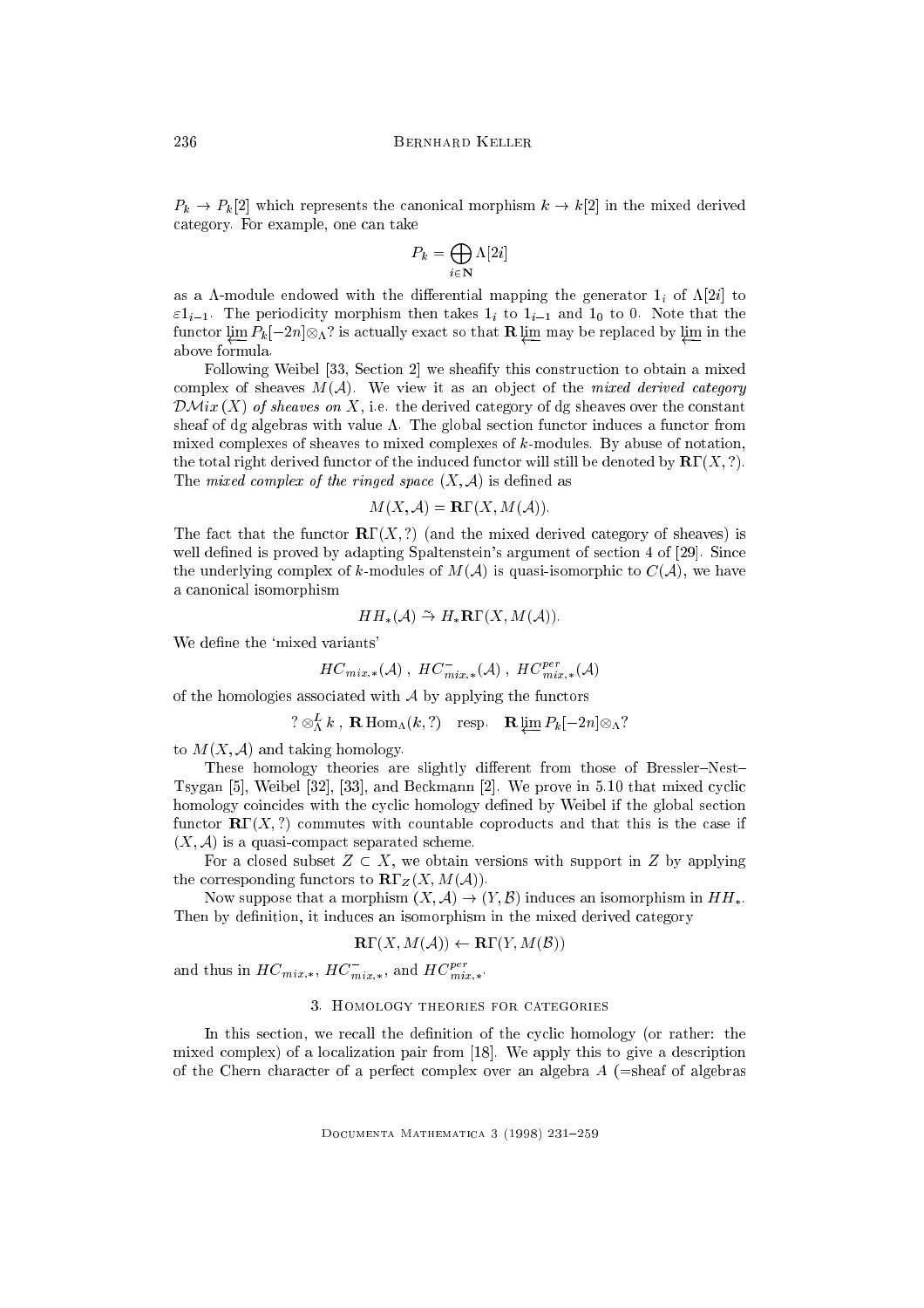over a point). This description will later be generalized to sheaves of algebras over a general topological space.

A localization pair is a pair consisting of a (small) differential graded  $k$ -category and a full subcategory satisfying certain additional assumptions. To define its mixed  $complex, we proceed in three steps: In 3.1, the classical definition for algebras is$ generalized to small  $k$ -categories following an idea of Mitchell's [24]; then, in 3.2, we enrich our small  $k$ -categories over the category of differential complexes, i.e. we define the mixed complex of a differential graded small  $k$ -category; by making this definition relative we arrive, in 3.3, at the definition of the mixed complex of a localization pair. For simplicity, we work only with the Hochschild complex at first.

We illustrate each of the three stages by considering the respective categories associated with a k-algebra  $A$ : the k-category proj $(A)$  of finitely generated projective A-modules, the differential graded  $\kappa$ -category  $C$  (prof(A)) of bounded complexes over  $proj(A)$ , and finally the localization pair formed by the category of all perfect complexes over A together with its full subcategory of all acyclic perfect complexes. The three respective mixed complexes are canonically quasi-isomorphic. Thanks to this fact the mixed complex of an algebra is seen to be functorial with respect to exact functors between categories of perfect complexes. This is the basis for our description of the Chern character in 4.2.

3.1. k-categories. Let  $\mathcal C$  be a small k-category, i.e. a small category whose morphism spaces carry structures of k-modules such that the composition maps are bilinear. Following Mitchell [24] one defines the Hochschild complex  $C(\mathcal{C})$  to be the complex whose nth component is

$$
(3.1.1) \qquad \coprod \mathcal{C}(X_n,X_0) \otimes \mathcal{C}(X_{n-1},X_n) \otimes \mathcal{C}(X_{n-2},X_{n-1}) \otimes \ldots \otimes \mathcal{C}(X_0,X_1)
$$

where the sum runs over all sequences  $X_0, \ldots, X_n$  of objects of C. The differential is given by the alternating sum of the face maps

$$
d_i(f_n, \ldots, f_i, f_{i-1}, \ldots, f_0) = \begin{cases} (f_n, \ldots, f_i f_{i-1}, \ldots, f_0) & \text{if } i > 0 \\ (-1)^n (f_0 f_n, \ldots, f_1) & \text{if } i = 0 \end{cases}
$$

For example, suppose that A is a k-algebra. If we view A as a category C with one object, the Hochschild complex  $C(\mathcal{C})$  coincides with  $C(A)$ . We have a canonical

$$
A \rightarrow \text{proj } A
$$
,

where  $proj A$  denotes the category of finitely generated projective A-modules. By a theorem of McCarthy [22, 2.4.3], this functor induces a quasi-isomorphism

$$
C(A) \rightarrow C
$$
(proj A).

3.2. DIFFERENTIAL GRADED CATEGORIES. Now suppose that the category  $\mathcal C$  is a differential graded k-category. This means that  $\mathcal C$  is enriched over the category of differential **Z**-graded k-modules ( $=$ dg k-modules), i.e. each space  $\mathcal{C}(X, Y)$  is a dg k-module and the composition maps

$$
\mathcal{C}(Y,Z)\otimes_k \mathcal{C}(X,Y)\to \mathcal{C}(X,Z)
$$

are morphisms of dg  $k$ -modules. Then we obtain a double complex whose columns are the direct sums of  $(3.1.1)$  and whose horizontal differential is the alternating sum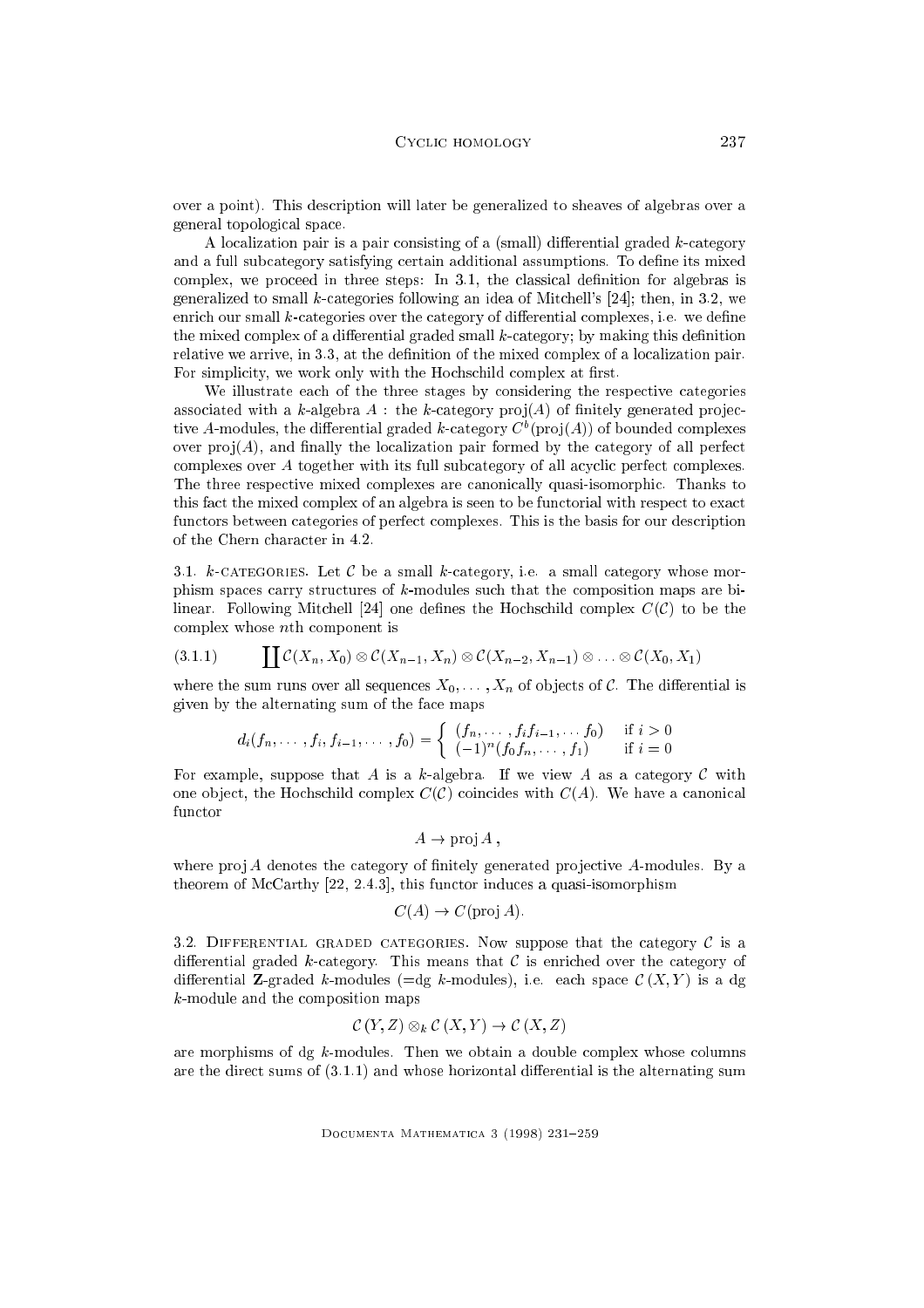of the face maps

$$
d_i(f_n, \ldots, f_i, f_{i-1}, \ldots, f_0) = \begin{cases} (f_n, \ldots, f_i f_{i-1}, \ldots, f_0) & \text{if } i > 0 \\ (-1)^{(n+\sigma)} (f_0 f_n, \ldots, f_1) & \text{if } i = 0 \end{cases}
$$

where  $\sigma = (\deg f_0)(\deg f_1 + \cdots + \deg f_{n-1})$ . The Hochschild complex  $C(\mathcal{C})$  of the dg category  $\mathcal C$  is by definition the (sum) total complex of this double complex. The dg categories we will encounter are all obtained as subcategories of a category  $\mathbf{C}(\mathcal{X})$  of differential complexes over a k-linear category  $\mathcal X$  (a k-linear category is a k-category which admits all finite direct sums). In this case, the dg structure is given by the complex  $Hom_{\mathcal{X}}(X, Y)$  associated with two differential complexes  $X$  and  $Y$ .

Hence if A is a k-algebra, the category  $C^{\dagger}$  (pro  $A$ ) of bounded complexes of finitely generated projective  $A$ -modules is a dg category and the functor

$$
\operatorname{proj} A \to \mathbf{C}^b(\operatorname{proj} A)
$$

mapping a module  $P$  to the complex concentrated in degree 0 whose zero component is P becomes a dg functor if we consider proj A as a dg category whose morphism spaces are concentrated in degree 0. By  $[17, 100]$  and  $[12]$ , the functor pro $[A] \rightarrow C$  (pro $[A]$ induces a quasi-isomorphism

$$
C
$$
(proj  $A$ )  $\rightarrow$   $C$ ( $\mathbb{C}^b$ (proj  $A$ )).

3.3. PAIRS OF DG CATEGORIES. Now suppose that  $C_0 \subset C_1$  are full subcategories of a category of complexes  $\mathbf{C}(\mathcal{X})$  over a small k-linear category  $\mathcal{X}$ . We define the Hochschild complex  $C(\mathcal{C})$  of the pair  $\mathcal{C} : \mathcal{C}_0 \subset \mathcal{C}_1$  to be the cone over the morphism

$$
C(\mathcal{C}_0) \to C(\mathcal{C}_1)
$$

induced by the inclusion (here both  $C_0$  and  $C_1$  are viewed as dg categories). For example, let A be a k-algebra. Recall that a perfect complex over A is a complex of A-modules which is quasi-isomorphic to a bounded complex of nitely generated projective A-modules. Let  $per A$  denote the pair of subcategories of the category of complexes of A-modules formed by the category per<sub>1</sub> A of perfect A-modules and its full subcategory  $per_0 A$  of acyclic perfect A-modules. Clearly we have a functor proj  $A \rightarrow$  per A, i.e. a commutative diagram of dg categories



This functor induces a quasi-isomorphism

 $C(\text{proj } A) \rightarrow C(\text{per } A)$ 

by theorem  $2.4$  b) of  $[18]$ .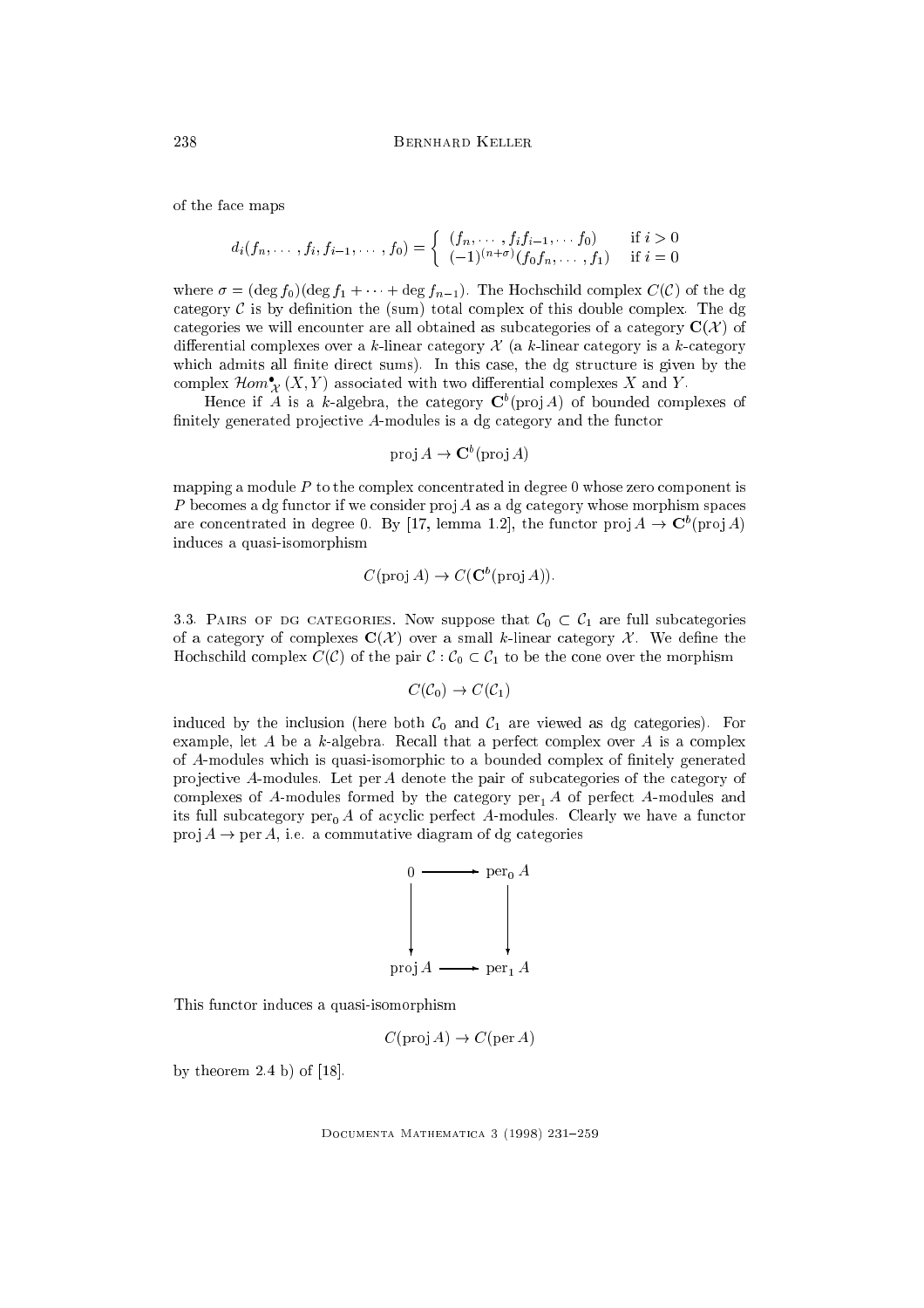3.4. Mixed complexes and characteristic classes. In the preceding paragraph, we have worked with the Hochschild complex, but it is easy to check that everything we said carries over to the mixed complex (2.2). The conclusion is then that if A is a k-algebra, we have the following isomorphisms in the mixed derived category

$$
M(A) \stackrel{\sim}{\rightarrow} M(\text{proj }A) \stackrel{\sim}{\rightarrow} M(\text{per }A).
$$

This shows that  $M(A)$  is functorial with respect to morphisms of pairs per  $A \rightarrow$  per B, i.e. functors from perfect complexes over  $A$  to perfect complexes over  $B$  which respect the dg structure and preserve acyclicity. For example, if  $P$  is a perfect complex over A, we have the functor

$$
? \otimes_k P : \text{per } k \to \text{per } A
$$

which induces a morphism

$$
M(? \otimes_k P) : M(\text{per } k) \to M(\text{per } A)
$$

and hence a morphism

$$
M(P): M(k) \to M(A).
$$

If we apply the functors  $H_0$  resp.  $H^*{\bf R}$  Hom<sub>A</sub>(k,?) to this morphism we obtain morphisms

$$
HH_0(k) \to HH_0(A) \quad \text{and} \quad HC_{mix,*}^-(k) \to HC_{mix,*}^-(A)
$$

which map the canonical classes in  $H H_0(k)$  resp.  $H C_{mix,*}(k) = H C_* (k)$  to the Euler class resp. the Chern character of the perfect complex  $\vec{P}$ .

#### 4. Characteristic Classes for Ringed spaces

Let k be a field, X a topological space, and A a sheaf of k-algebras on X. In this section, we consider, for each open subset  $U$  of  $X$ , the localization pair of perfect complexes on U denoted by per  $\mathcal{A}|_U$ . The mixed complexes  $M(\text{per } \mathcal{A}|_U)$  associated with these localization pairs are assembled into a sheaf of mixed complexes  $M(\varphi e r \mathcal{A})$ . In 4.1, we show that this sheaf is quasi-isomorphic to the sheaf  $M(\mathcal{A})$  of mixed complexes associated with  $\mathcal{A}$ . In 4.2, this isomorphism is used to construct the trace morphism

$$
\tau: M(\text{per } \mathcal{A}) \to \mathbf{R}\Gamma(X, M(\mathcal{A})).
$$

The construction of the characteristic classes of a perfect complex is then achieved using the functoriality of the mixed complex  $M(\text{per } \mathcal{A})$  with respect to exact functors between localization pairs.

The main theorem (5.2) will state that  $\tau$  is invertible if  $(X, \mathcal{A})$  is a quasi-compact separated scheme.

4.1. THE PRESHEAF OF CATEGORIES OF PERFECT COMPLEXES. Recall that a *strictly* perfect complex is a complex P of A-modules such that each point  $x \in X$  admits an open neighbourhood U such that  $P|_U$  is isomorphic to a bounded complex of direct summands of finitely generated free  $A|_U$ -modules (note that such modules have no reason to be projective objects in the category of  $\mathcal{A}|_{U}$ -modules). A perfect complex is a complex P of A-modules such that each point  $x \in X$  admits an open neighbourhood U such that  $P|_U$  is quasi-isomorphic to a strictly perfect complex.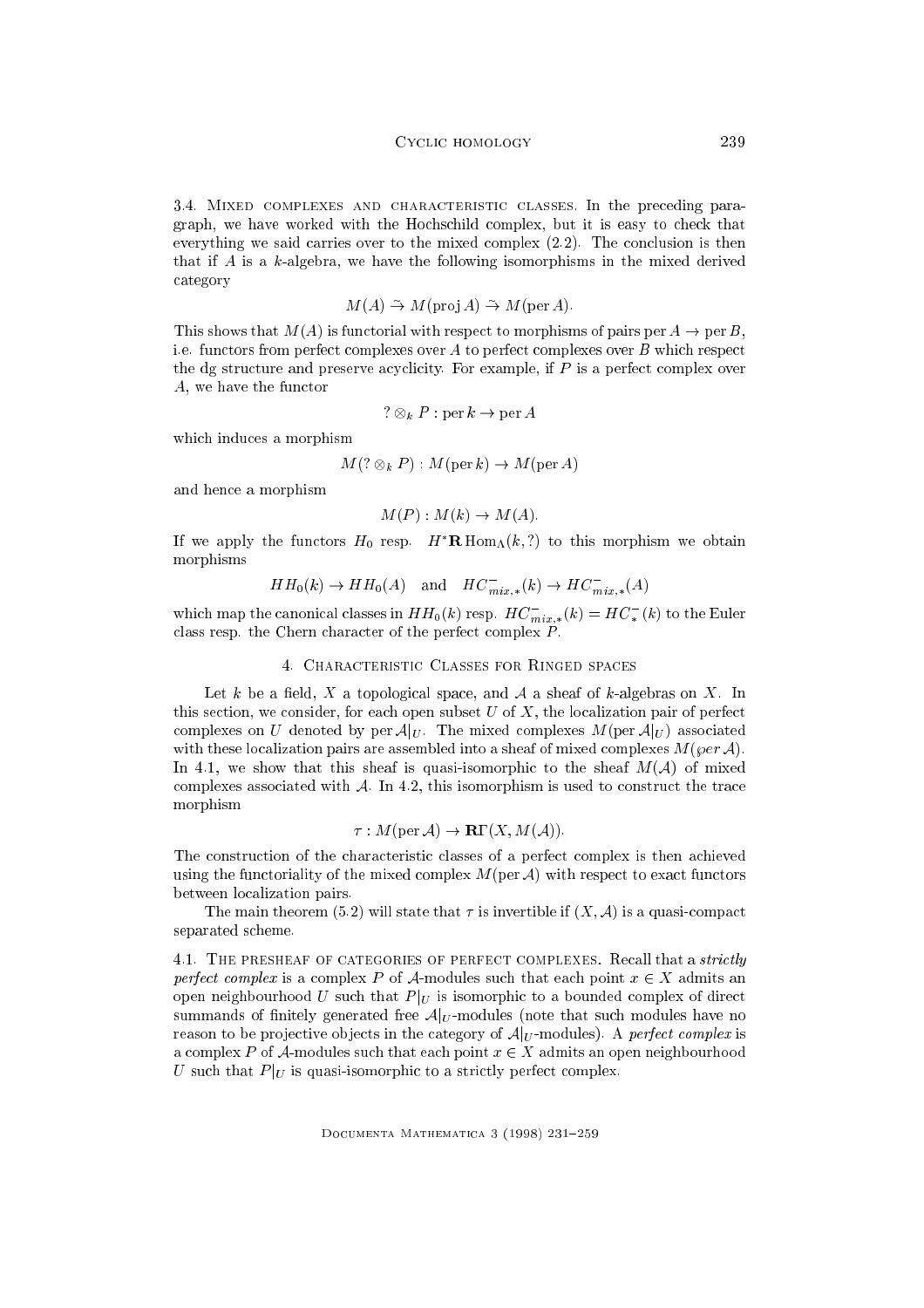We denote by per  $A$  the pair formed by the category of perfect complexes and its full subcategory of acyclic perfect complexes. For each open  $U \subset X$ , we denote by per  $A|_U$  the corresponding pair of categories of perfect  $A|_U$ -modules. Via the restriction functors, the assignment  $U \rightarrow M(\text{per}(\mathcal{A}|_U))$  becomes a presheaf of mixed complexes on X. We denote by  $M(\varphi e r \mathcal{A})$  the corresponding sheaf of mixed complexes.

For each open  $U \subset X$ , we have a canonical functor

$$
\operatorname{proj} \mathcal{A}(U) \to \operatorname{per} \mathcal{A}|_U,
$$

whence morphisms

$$
M(\mathcal{A}(U)) \to M(\text{proj}\,\mathcal{A}(U)) \to M(\text{per}\,\mathcal{A}|_U)
$$

and a morphism of sheaves

$$
M(\mathcal{A}) \to M(\varphi e r \mathcal{A}).
$$

Key Lemma. The above morphism is a quasi-isomorphism

Remark 4.1. This is the analog in cyclic homology of lemma 4.7.1 of  $[5]$  (with the same proof, as P. Bressler has kindly informed me).

Proof. We will show that the morphism induces quasi-isomorphisms in the stalks. Let  $x \in X$ . Clearly we have an isomorphism

$$
M(\varphi e r \mathcal{A})_x \stackrel{\sim}{\rightarrow} M(\varinjlim \mathrm{per} \mathcal{A}|_U) ,
$$

where  $U$  runs through the system of open neighbourhoods of  $x$ . We will show that the canonical functor

$$
\varinjlim \operatorname{per} \mathcal{A}|_U \to \operatorname{per} \mathcal{A}_x
$$

induces a quasi-isomorphism in the mixed complexes. For this, it is enough to show that it induces equivalences in the associated triangulated categories, by [18, 2.4 b)]. Now we have a commutative square



Here, we denote by strper the pair formed by the category of strictly perfect complexes and its subcategory of acyclic complexes. For an algebra A, we have strper  $A = \cup$  (pro  $A$ ) by definition. It is easy to see that the two vertical arrows induce equivalences in the triangulated categories, and the bottom arrow is actually itself an equivalence of categories. Indeed, we have the commutative square

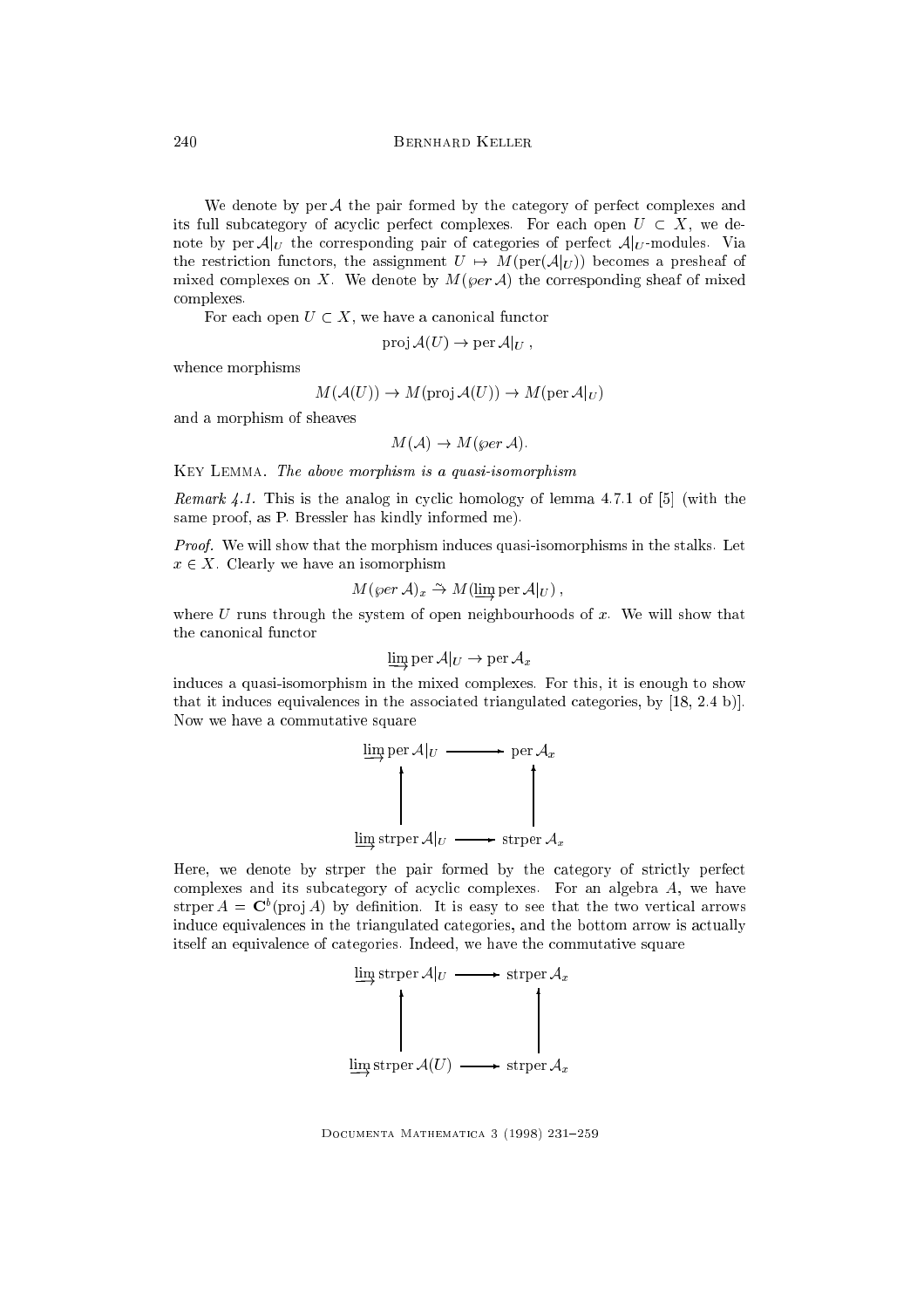Here the right vertical arrow is the identity and the left vertical arrow and the bottom arrow are clearly equivalences.

The claim follows since the composition of the morphism

$$
M(\mathcal{A}_x) \to M(\varinjlim \text{per } \mathcal{A}|_U)
$$

with the quasi-isomorphism  $M(\lim_{\varepsilon} \text{per } \mathcal{A}|_U) \rightarrow M(\text{per } \mathcal{A}_x)$  is the canonical quasiisomorphism  $M(\mathcal{A}_x) \to M(\text{per } \mathcal{A}_x)$ .

 $\sqrt{ }$ 

4.2. CHARACTERISTIC CLASSES. By definition of  $M(\varphi e r \mathcal{A})$  we have a morphism of mixed complexes  $M(\text{per } \mathcal{A}) \to \Gamma(X, M(\text{per } \mathcal{A}))$ . By the key lemma (4.1), the canonical morphism  $M(\mathcal{A}) \to M(\varphi e r \mathcal{A})$  is invertible in the mixed derived category. Thus we can define the trace morphism

$$
\tau: M(\text{per } \mathcal{A}) \to \mathbf{R}\Gamma(X, M(\mathcal{A}))
$$

by the following commutative diagram

$$
M(\text{per } A) \longrightarrow \Gamma(X, M(\text{per } A))
$$
\n
$$
\uparrow \qquad \qquad \downarrow
$$
\n
$$
\mathbf{R}\Gamma(X, M(A)) \longrightarrow \mathbf{R}\Gamma(X, M(\text{per } A))
$$

Now let  $P$  be a perfect complex. It yields a functor

? 
$$
\otimes_k P : \text{per } k \to \text{per } \mathcal{A}
$$

and hence a morphism in the mixed derived category

$$
M(k) \stackrel{\sim}{\rightarrow} M(\text{per } k) \xrightarrow{M(P)} M(\text{per } A) \stackrel{\tau}{\rightarrow} \mathbf{R}\Gamma(X, M(A)) = M(X, A).
$$

If we apply the functor  $H_0$  resp. R  $\text{Hom}_{\Lambda}(k,?)$  to this morphism, we obtain morphisms

$$
HH_0(k) \to HH_0(\mathcal{A}) \quad \text{resp.} \quad HC_*^-(k) = HC_{mix,*}^-(k) \to HC_{mix,*}^-(\mathcal{A})
$$

mapping the canonical classes to the Euler class respectively to the Chern character of the perfect complex P .

Remark 4.2. The trace morphism  $\tau : M(\text{per } \mathcal{A}) \to M(X, \mathcal{A})$  is a quasi-isomorphism if X is a point (by 3.3) or if  $(X, \mathcal{A})$  is a quasi-compact separated scheme (by 5.2 below).

*Remark 4.3.* (B. Isygan) Let P be a perfect complex and  $A = \text{Hom}_X(P, P)$  the dg algebra of endomorphisms of P. So if P is fibrant (cf. A.1), then the *i*th homology of A identifies with  $\text{Hom}_{\mathcal{D}X}(P, P[i])$ . The dg category with one object whose endomorphism algebra is A naturally embeds into  $per_1 A$  and we thus obtain a morphism

$$
M(A) \to M(\text{per}_1 A) \to M(\text{per } A) \stackrel{\tau}{\to} \mathbf{R}\Gamma(X, M(A))
$$

whose composition with the canonical map  $M(k) \to M(A)$  coincides with the morphism constructed above.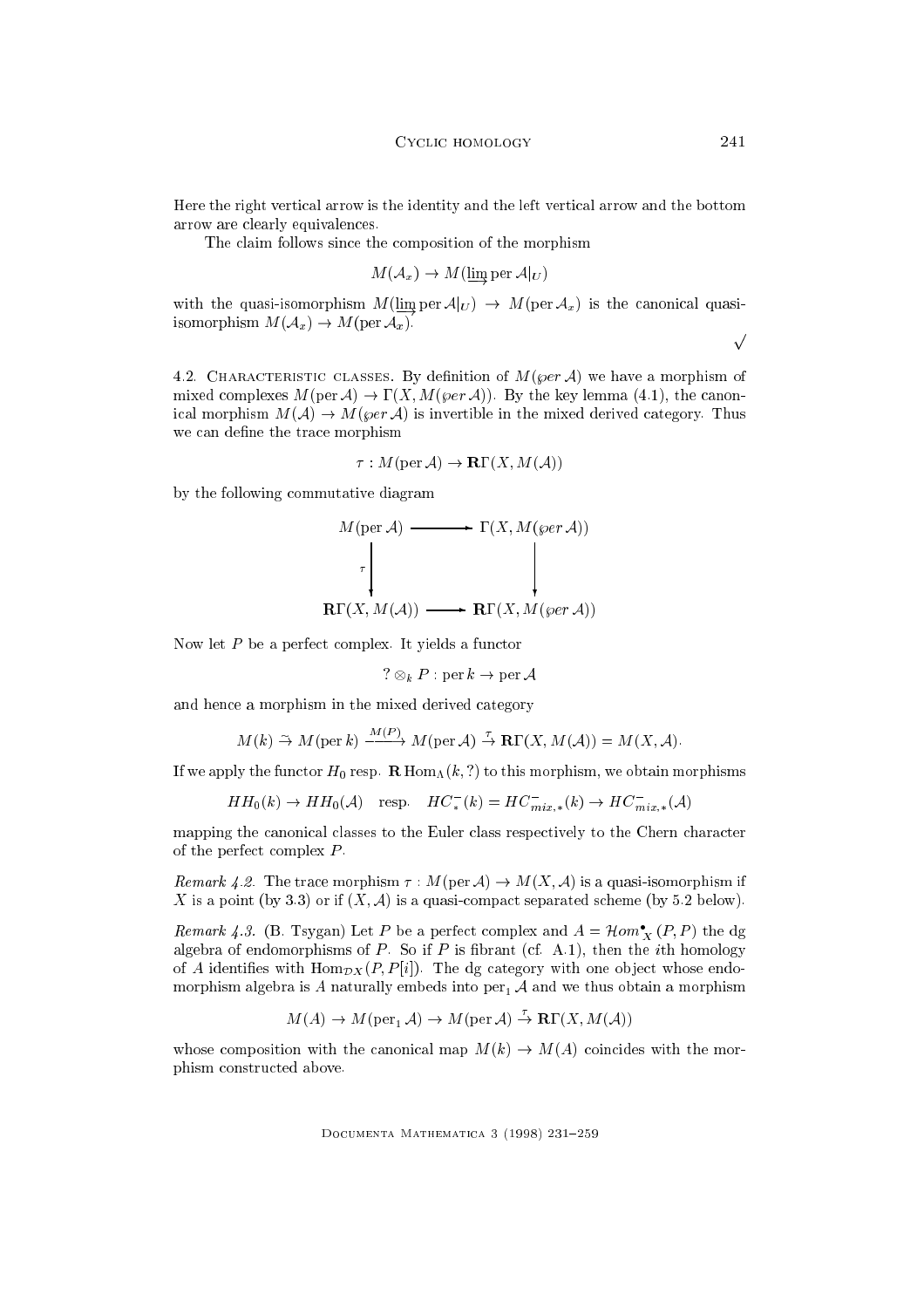4.3. VARIANT WITH SUPPORTS. Let  $Z \subset X$  be a closed subset. Let per(A on X) be the pair formed by the category of perfect complexes acyclic off  $Z$  and its full subcategory of acyclic complexes. For each open  $U \subset X$  denote by  $\text{per}(\mathcal{A}|_U)$  on  $Z$ ) the corresponding pair of categories of perfect  $A|_U$ -modules. Via the restriction functors, the assignment  $U \mapsto M(\text{per}(\mathcal{A}|_U \text{ on } Z))$  becomes a presheaf of mixed complexes on X. We denote by  $M(\varphi e r (A \text{ on } Z))$  the corresponding sheaf of mixed complexes. We claim that  $M(\varphi e r (\mathcal{A} \text{ on } \mathbb{Z}))_x$  is acyclic for  $x \notin \mathbb{Z}$ . Indeed, if  $U \subset X \setminus \mathbb{Z}$  is an open neighbourhood of  $x$ , then by definition, the inclusion

$$
\operatorname{per}_0(\mathcal{A}|_U \text{ on } Z) \to \operatorname{per}_1(\mathcal{A}|_U \text{ on } Z)
$$

is the identity so that  $M(\text{per}(\mathcal{A}|_U \text{ on } Z))$  is nullhomotopic. It follows that the canonical morphism  $M(\varphi e r (\mathcal{A}$  on  $Z)) \to M(\varphi e r \mathcal{A})$  uniquely factors through

$$
\mathbf{R}\Gamma_Z M(\varphi e r\mathcal{A}) \to M(\varphi e r\mathcal{A})
$$

in  $\mathcal{DM}ix(X)$ . Using the quasi-isomorphism  $M(\mathcal{A}) \to M(\varphi e r \mathcal{A})$  we thus obtain a canonical morphism  $M(\varphi e r (\mathcal{A}$  on  $Z)) \to \mathbf{R} \Gamma_Z M(\mathcal{A})$  making the following diagram commutative



We now define the trace morphism  $\tau_Z : M(\text{per}(\mathcal{A} \text{ on } Z)) \to \mathbb{R}\Gamma_Z(X, M(\mathcal{A}))$  as the composition

 $M(\text{per}(\mathcal{A} \text{ on } Z)) \to \Gamma(X, M(\text{per}(\mathcal{A} \text{ on } Z))) \to \mathbf{R}\Gamma_Z(X, M(\mathcal{A})).$ 

We then have a commutative diagram

$$
M(\text{per}(\mathcal{A} \text{ on } Z)) \longrightarrow M(\text{per } \mathcal{A})
$$
\n
$$
\downarrow \qquad \qquad \downarrow \qquad \qquad \downarrow
$$
\n
$$
\mathbf{R}\Gamma_Z(X, M(\mathcal{A})) \longrightarrow \mathbf{R}\Gamma(X, M(\mathcal{A}))
$$

This yields a canonical lift of the classes constructed in section 4.2 to the theories supported in Z. The trace morphism  $\tau_Z$  is invertible if X and  $U = X \setminus Z$  are quasicompact separated schemes (by 5.2 below).

#### 5. The main theorem, examples, proof

This section is devoted to the main theorem 5.2. Let  $k$  be a field and  $X$  a quasi-compact separated scheme over  $k$ . The mixed complex associated with  $X$  is defined as  $M(X) = R\Gamma(X, M(\mathcal{O}_X))$ . The main theorem states that the trace map  $\tau: M(\text{per } X) \to M(X)$  of 4.2 is invertible in the mixed derived category.

In 5.1, we define  $M(\text{per } X)$  and examine its functoriality with respect to morphisms of schemes following [31]. In 5.2, we state the theorem and, as a corollary, the case of quasi-projective varieties. As an application, we compute, in  $5.3$ , the cyclic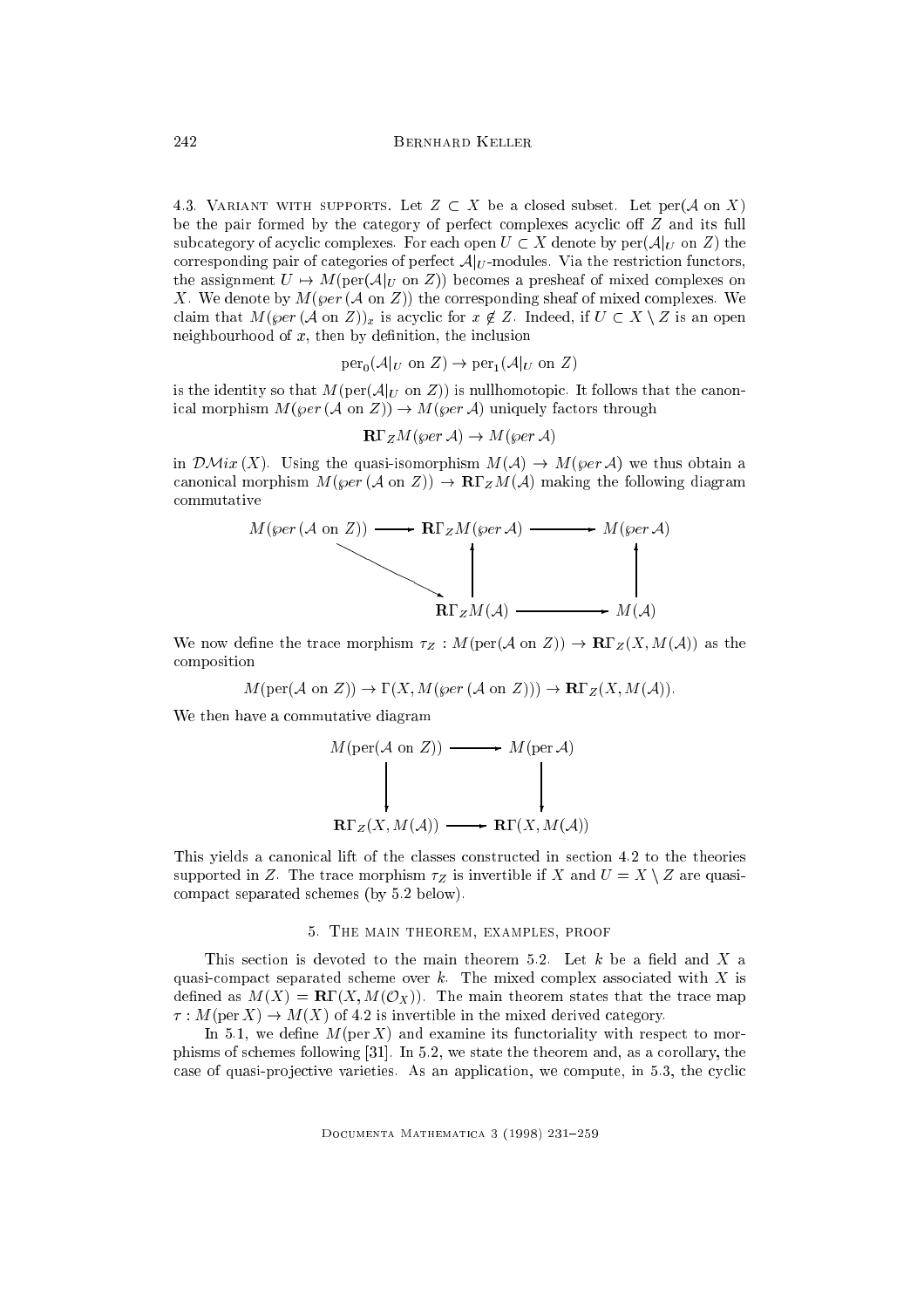homology of smooth projective varieties admitting a tilting bundle as described in the introduction.

The proof of the main theorem occupies subsections 5.4 to 5.9. It proceeds by induction on the number of open affines needed to cover  $X$ . The case of affine  $X$  is treated in section 5.4. The induction step uses a Mayer-Vietoris theorem (5.8) which is based on the description of the fiber of the morphism of mixed complexes induced by the localization at a quasi-compact open subscheme. This description is achieved in 5.7. It is based on Thomason-Trobaugh's localization theorem, which we recall in section 5.5 in a suitable form, and on the localization theorem for cyclic homology of localization pairs [18, 2.4 c)], which we adapt to our needs in 5.6.

5.1. Definition and functoriality. We adapt ideas of Thomason-Trobaugh [31]: Let X be a quasi-compact separated scheme over a field k. We put per  $X = \text{per } \mathcal{O}_X$ (cf. 4.1). We claim that the assignment  $X \mapsto M(\text{per } X)$  is a functor of X. Indeed, let flatper  $X$  be the pair formed by the category of right bounded perfect complexes with flat components and its subcategory of acyclic complexes. Then the inclusion

## flatper  $X \to \text{per } X$

induces an equivalence in the associated triangulated categories (by [31, 3.5]) and hence an isomorphism

$$
M
$$
(flatper  $X$ )  $\rightarrow M$ (per  $X$ )

by [18, 2.4 b)]. Now if  $f: A \to I$  is a morphism of schemes, then f clearly induces a a functor flatper  $Y \to \text{flatper } X$  and hence a morphism  $M(\text{per } Y) \to M(\text{per } X)$ . Notice that this morphism is compatible with the map  $M(\text{per } X) \to \mathbf{R}\Gamma(X, M(\text{per } X))$  of section 4.2.

Now suppose that X admits an ample family of line bundles. Then the inclusion

$$
strper X \to per X
$$

induces an equivalence in the associated triangulated categories [31, 3.8.3] and hence an isomorphism  $M(\text{strper } X) \to M(\text{per } X)$ . Note that strper X is simply the category of bounded complexes over the category vec X of algebraic vector bundles on X (together with its subcategory of acyclic complexes). Hence we have the equality  $M(\text{strper } X) = M(\text{vec } X)$  where  $M(\text{vec } X)$  denotes the mixed complex associated with the *exact category* vec X as defined in [18]. In particular, if  $X = \text{Spec } A$  is affine, we have canonical isomorphisms

$$
M(A) \stackrel{\sim}{\rightarrow} M(\text{proj }A) \stackrel{\sim}{\rightarrow} M(\text{vec }X) \stackrel{\sim}{\rightarrow} M(\text{per }X).
$$

5.2. THE MAIN THEOREM. Let X be a quasi-compact separated scheme over a field k. The mixed complex associated with X is defined as  $M(X) = R\Gamma(X, M(\mathcal{O}_X))$ . Note that by definition, we have

$$
HC_{mix,*}(X) = HC_{*}M(X), \quad HC_{mix,*}^{-}(X) = HC_{mix,*}^{-}M(X), \ldots
$$

THEOREM. The trace morphism  $(4.2)$ 

$$
\tau: M(\text{per } X) \to M(X)
$$

is invertible. More generally, if Z is a closed subset of X such that  $U = X \setminus Z$  is quasi-compact, then the trace morphism

$$
\tau_Z: M(\text{per}(X \text{ on } Z)) \to \mathbf{R}\Gamma_Z(X, M(\mathcal{O}_X))
$$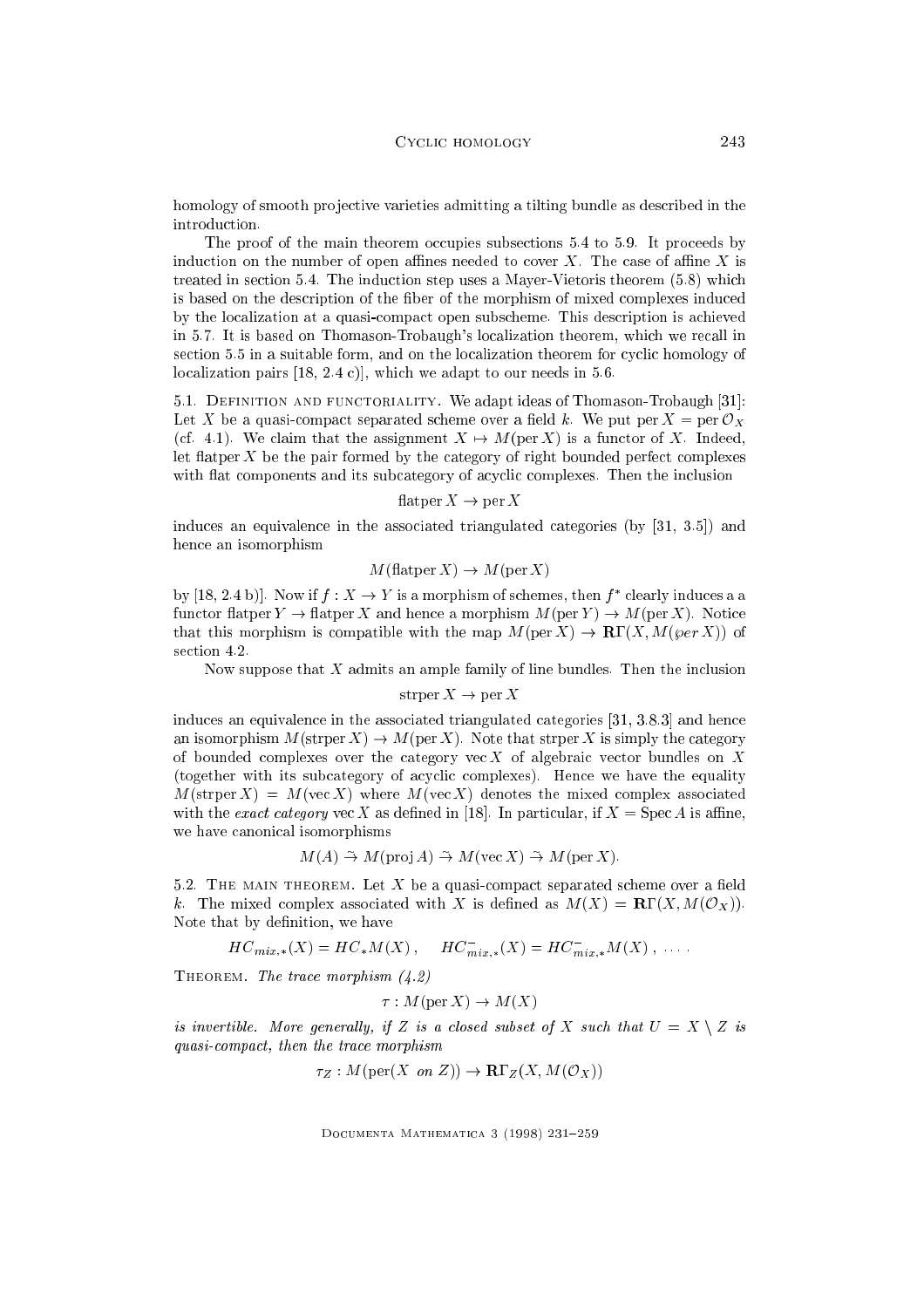is invertible.

COROLLARY. Let X be a quasi-compact separated scheme over a field  $k$ . Then there is a canonical isomorphism

$$
HC_*(\text{per }X) \stackrel{\sim}{\rightarrow} HC_*(X).
$$

In particular, if X admits an ample line bundle (e.g. if X is a quasi-projective variety), there is a canonical isomorphism

$$
HC_*^{\text{der}}(\text{vec } X) \stackrel{\sim}{\to} HC_*(X).
$$

The corollary was announced in [18, 1.10], where we wrote  $HC_*(\nvert X)$  instead of  $HC_*^{++}$  (vec  $\Lambda$  ). It is immediate from the theorem once we prove that for quasicompact separated schemes, there is an isomorphism

$$
HC_*(X) \stackrel{\sim}{\rightarrow} HC_{mix,*}(X).
$$

This will be done in 5.10.

The theorem will be proved in 5.9. The plan of the proof is described in the introduction to this section.

5.3. THE EXAMPLE OF VARIETIES WITH TILTING BUNDLES. Suppose that  $k$  is an algebraically closed field and that  $X$  is a smooth projective algebraic variety. Suppose moreover that  $X$  admits a *tilting bundle*, i.e. a vector bundle  $T$  without higher selfextensions whose direct summands generate the bounded derived category of the category of coherent sheaves on X as a triangulated category. Examples of varieties satisfying these hypotheses are pro jective spaces, Grassmannians, and smooth quadrics [3], [12], [13], [14].

PROPOSITION. The Chern character induces an isomorphism

$$
K_0(X) \otimes_{\mathbf{Z}} HC_*(k) \to HC_*(X).
$$

Here the left hand side is explicitly known since the group  $K_0(X)$  is free and admits a basis consisting of the classes of the pairwise non-isomorphic indecomposable direct summands of the tilting bundle. For example, if  $X$  is the Grassmannian of  $k$ dimensional subspaces of an  $n$ -dimensional space, the indecomposables are indexed by all Young diagrams with at most k rows and at most  $n - k$  columns. Cyclic homology of projective spaces was first computed by Beckmann [2] using a different method.

The proposition shows that if  $X$  is a smooth projective variety such that  $H^{\sim}(\Lambda, \mathcal{O}_X) \neq 0$  for some  $n > 0$ , then  $\Lambda$  cannot admit a theng bundle. Indeed, the group  $H^0(X, \mathcal{O}(\overline{X}))$  occurs as a direct factor of  $H\mathcal{O}_{-n}(X)$  and therefore has to vanish if the assumptions of the proposition are satised.

*Proof.* Let A be the endomorphism algebra of the tilting bundle T and r the Jacobson radical of  $A$ . We assume without restriction of generality that  $T$  is a direct sum of pairwise non-isomorphic indecomposable bundles. Then  $A/r$  is a product of copies of k (since k is algebraically closed). We will show that the mixed complex  $M(X)$  is canonically isomorphic to  $M(A/r)$ . For this, consider the exact functor

$$
? \otimes_A : \text{proj}(A) \to \text{vec}(X).
$$

It induces an equivalence in the bounded derived categories

 $D^{\text{-}}(\text{proj}(A)) \to D^{\text{-}}(\text{vec}(A))).$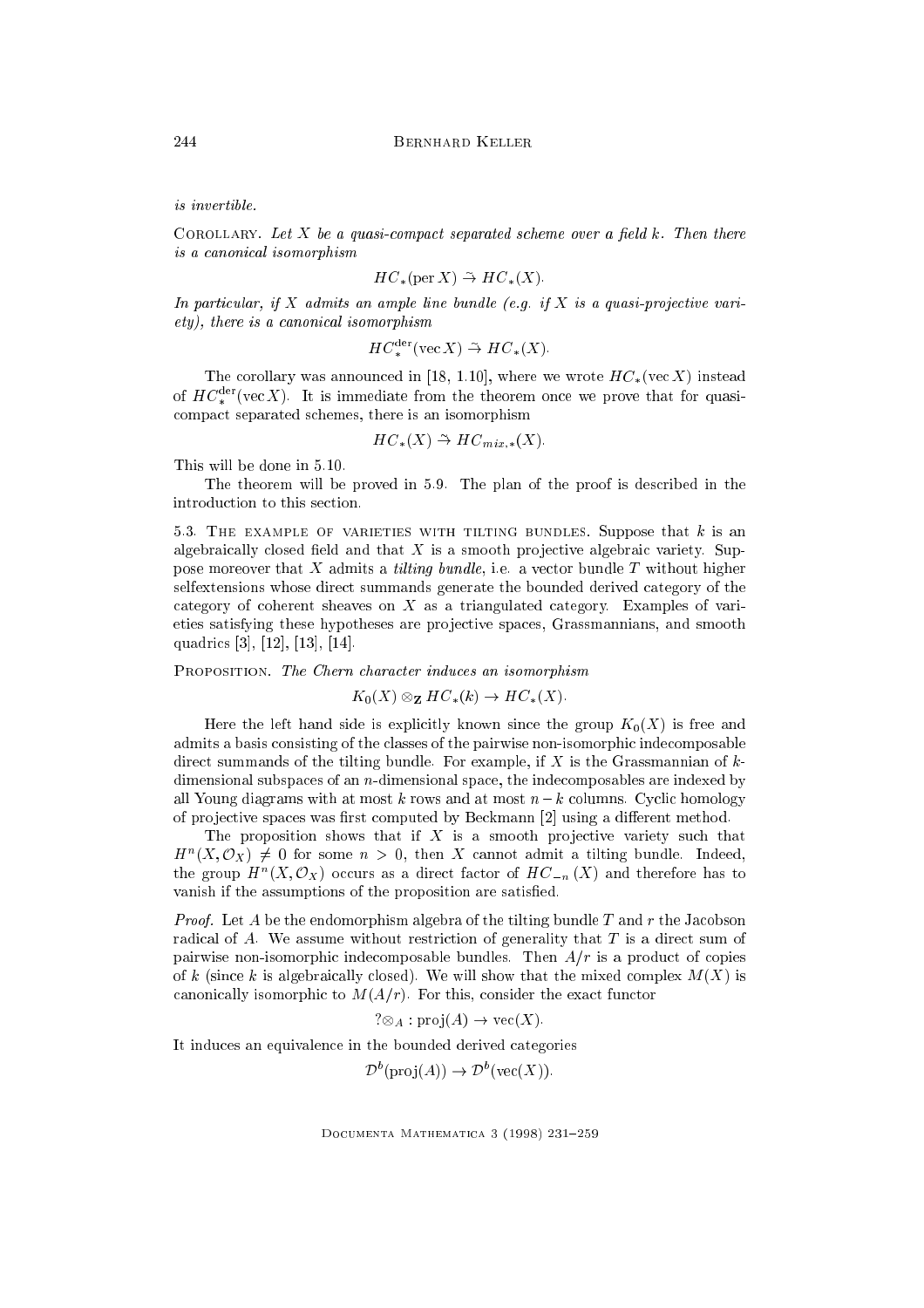Indeed, we have a commutative square

$$
\mathcal{D}^{b}(\text{proj}(A)) \xrightarrow{\mathcal{P} \otimes_{A} T} \mathcal{D}^{b}(\text{vec}(X))
$$
\n
$$
\downarrow \qquad \qquad \downarrow
$$
\n
$$
\mathcal{D}^{b}(\text{mod}(A)) \xrightarrow{\mathbf{L}(\mathcal{P} \otimes_{A} T)} \mathcal{D}^{b}(\text{coh}(X))
$$

where  $mod(A)$  denotes the abelian category of all finitely generated right A-modules and  $\text{coh}(X)$  the abelian category of all coherent sheaves on X. Since T is a tilting bundle, the bottom arrow is an equivalence. Since  $X$  is smooth projective, it follows that  $A$  is of finite global dimension. Hence the left vertical arrow is an equivalence. Again because  $X$  is smooth projective, the right vertical arrow is an equivalence. Hence the top arrow is an equivalence. So the functor

? 
$$
\otimes_A T : \text{per}(A) \rightarrow \text{per}(X)
$$

induces an equivalence in the associated triangulated categories and hence an isomorphism

$$
M(\text{per}(A)) \stackrel{\sim}{\rightarrow} M(\text{per}(X))
$$

by [18, 2.4 b)]. Of course, it also induces an isomorphism  $K_0(pro](A)) \to K_0(vec(X))$ and the Chern character is compatible with these isomorphisms by its description in 4.2. So we are reduced to proving that the Chern character induces an isomorphism

$$
K_0(A) \otimes_Z HC_*(k) \stackrel{\sim}{\to} HC_*(A).
$$

For this, let  $E \subset A$  be a semi-simple subalgebra such that E identifies with the quotient  $A/r$ . The algebra E is a product of copies of k and of course, the inclusion  $E \subset A$ induces an isomorphism in  $K_0$ . It also induces an isomorphism in  $HC_*$  by [17, 2.5] since  $A$  is finite-dimensional and of finite global dimension. These isomorphisms are clearly compatible with the Chern character and we are reduced to the corresponding assertion for  $HC_*(E)$ . This is clear since E is a product of copies of k.  $\sqrt{ }$ 

5.4. PROOF OF THE MAIN THEOREM IN THE AFFINE CASE. Suppose that  $X =$ Spec A. Then we know by section 5.2 that the canonical morphism  $M(A) \rightarrow$  $M(\text{per } X)$  is invertible. Now Weibel-Geller have shown in [34, 4.1] that the canonical morphism

$$
M(A) \to \mathbf{R}_{ce} \Gamma(X, M(\mathcal{O}_X))
$$

is invertible where  $M(\mathcal{O}_X)$  is viewed as a complex of sheaves on X and  $\mathbf{R}_{ce}\Gamma(X,?)$ denotes Cartan-Eilenberg hypercohomology (cf. section A.2). Moreover, Weibel-Geller have shown in [34, 0.4] that the complex  $M(\mathcal{O}_X)$  has quasi-coherent homology. By section A.2, it follows that the canonical morphism

$$
\mathbf{R}\Gamma(X, M(\mathcal{O}_X)) \to \mathbf{R}_{ce}\Gamma(X, M(\mathcal{O}_X))
$$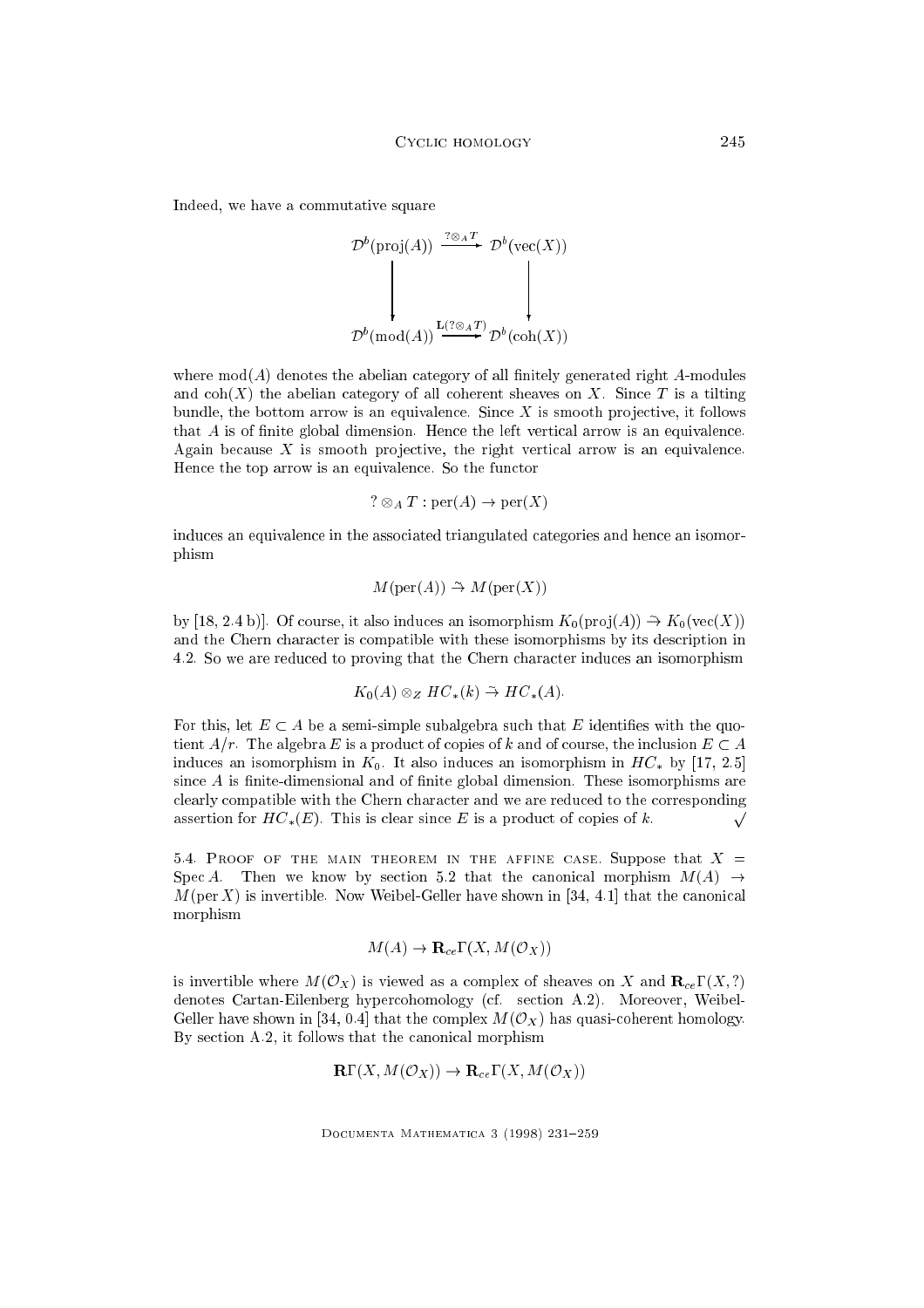is invertible. Using the commutative diagram



we conclude that  $M(\text{per } X) \to \mathbf{R}\Gamma(X, M(\mathcal{O}_X))$  is invertible for affine X.

5.5. THOMASON-TROBAUGH'S LOCALIZATION THEOREM. Let  $X$  be a quasi-compact quasi-separated scheme. We denote by  $\mathcal T$  per X the full subcategory of the (unbounded) derived category of the category of  $\mathcal{O}_X$ -modules whose objects are the perfect complexes. This category identies with the triangulated category associated with the localization pair per  $X$  as defined in [18, 2.4]. Recall that a triangle functor  $S \rightarrow \mathcal{T}$  is an equivalence up to factors if it is an equivalence onto a full subcategory whose closure under forming direct summands is all of  $\mathcal T$ . A sequence of triangulated categories

$$
0 \to \mathcal{R} \to \mathcal{S} \to \mathcal{T} \to 0
$$

is exact up to factors if the first functor is an equivalence up to factors onto the kernel of the second functor and the induced functor  $S/R \rightarrow T$  is an equivalence up to factors.

THEOREM. [31]

a) Let  $U \subset X$  be a quasi-compact open subscheme and let  $Z = X \setminus U$ . Then the sequence

$$
0 \to \mathcal{T} \text{per}(X \text{ on } Z) \to \mathcal{T} \text{per}(X \to \mathcal{T} \text{per}(U \to 0))
$$

is exact up to factors.

b) Suppose that  $X = V \cup W$ , where V and W are quasi-compact open subschemes and put  $Z = X \setminus W$ . Then the lines of the diagram

$$
0 \longrightarrow \mathcal{T} \text{per}(X \text{ on } Z) \longrightarrow \mathcal{T} \text{per } X \longrightarrow \mathcal{T} \text{per } W \longrightarrow 0
$$
  

$$
j^* \downarrow \qquad \qquad \downarrow \qquad \qquad \downarrow
$$
  

$$
0 \longrightarrow \mathcal{T} \text{per}(V \text{ on } Z) \longrightarrow \mathcal{T} \text{per } V \longrightarrow \mathcal{T} \text{per}(V \cap W) \longrightarrow 0
$$

are exact up to factors and the functor j is an equivalence up to factors.

The theorem was proved in section  $5$  of  $[31]$ . Note that the first assertion of part b) follows from a). The second assertion of b) is a special case of the main assertion in [31, 5.2] (take  $U = V$ ,  $Z = X \setminus W$  in [loc.cit.]). A new proof of the theorem is due to A. Neeman [25], [26].

5.6. Localization in cyclic homology of DG categories. In this section, we adapt the localization theorem [18, 4.9] to our needs. Let

$$
0 \to \mathcal{A} \stackrel{F}{\to} \mathcal{B} \stackrel{G}{\to} \mathcal{C} \to 0
$$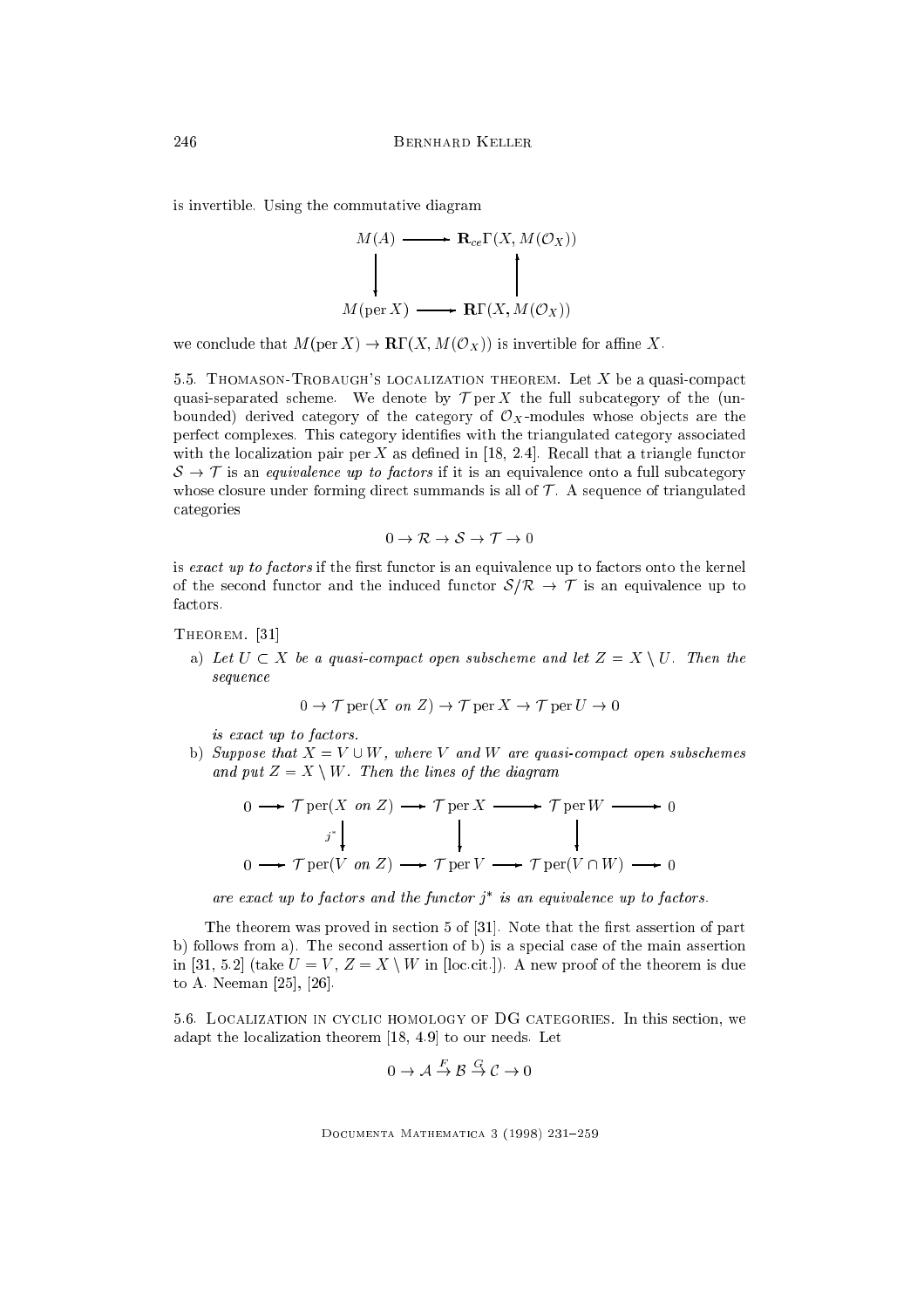be a sequence of small flat exact DG categories such that F is fully faithful,  $GF = 0$ , and the induced sequence of stable categories

$$
0 \to \underline{\mathcal{A}} \to \underline{\mathcal{B}} \to \underline{\mathcal{C}} \to 0
$$

is exact up to factors (5.5).

THEOREM. The morphism

$$
Cone(M(\mathcal{A}) \xrightarrow{M(F)} M(\mathcal{B})) \to M(\mathcal{C})
$$

induced by  $M(G)$  is a quasi-isomorphism.

Proof. The proof consists in extracting the relevant information from [18] : Indeed, since F is fully faithful, we may consider  $A \rightarrow B$  as a localization pair and since  $GF = 0$ , the square



as a morphism of localization pairs, i.e. a morphism of the category  $\mathcal{L}_{str}$  of [18, 4.3]. By applying the completion functor ?+ of [loc. cit.] we obtain a morphism

$$
(\mathcal{A} \stackrel{F}{\rightarrow} \mathcal{B})^+
$$
  
(5.6.1)  

$$
(0 \rightarrow \mathcal{C})^+
$$

of the category  $\mathcal{L}$ . Applying the functor  $Cm$  to this morphism yields the morphism

$$
(M(\mathcal{A}) \to M(\mathcal{B}))
$$

$$
\downarrow (0, M(G))
$$

$$
(0 \to M(\mathcal{C}))
$$

of  $\mathcal{DM}or\mathcal{M}ix$  by the remarks following proposition 4.3 of [18]. On the other hand, applying the functor  $I_\lambda$  of [18, 4.8] to the morphism (5.6.1) yields the identity of  $C^+$ in M and applying M (denoted by C in [18]) yields the identity of  $M(\mathcal{C})$  in  $\mathcal{D}$ Mix. By the naturality of the isomorphism of functors in [18, 4.9 a)], call it  $\psi$ , we obtain a commutative square in  $\mathcal{DM}$ ix

$$
Cone(M(\mathcal{A}) \to M(\mathcal{B})) \xrightarrow{\psi} M(\mathcal{C})
$$
  
\n
$$
(0,M(G)) \downarrow \qquad \qquad \downarrow 1
$$
  
\n
$$
Cone(0 \to M(\mathcal{C})) \xrightarrow{\psi} M(\mathcal{C})
$$

So the left vertical arrow of the square is invertible in  $\mathcal{DM}ix$ , which is what we had to prove.  $\sqrt{ }$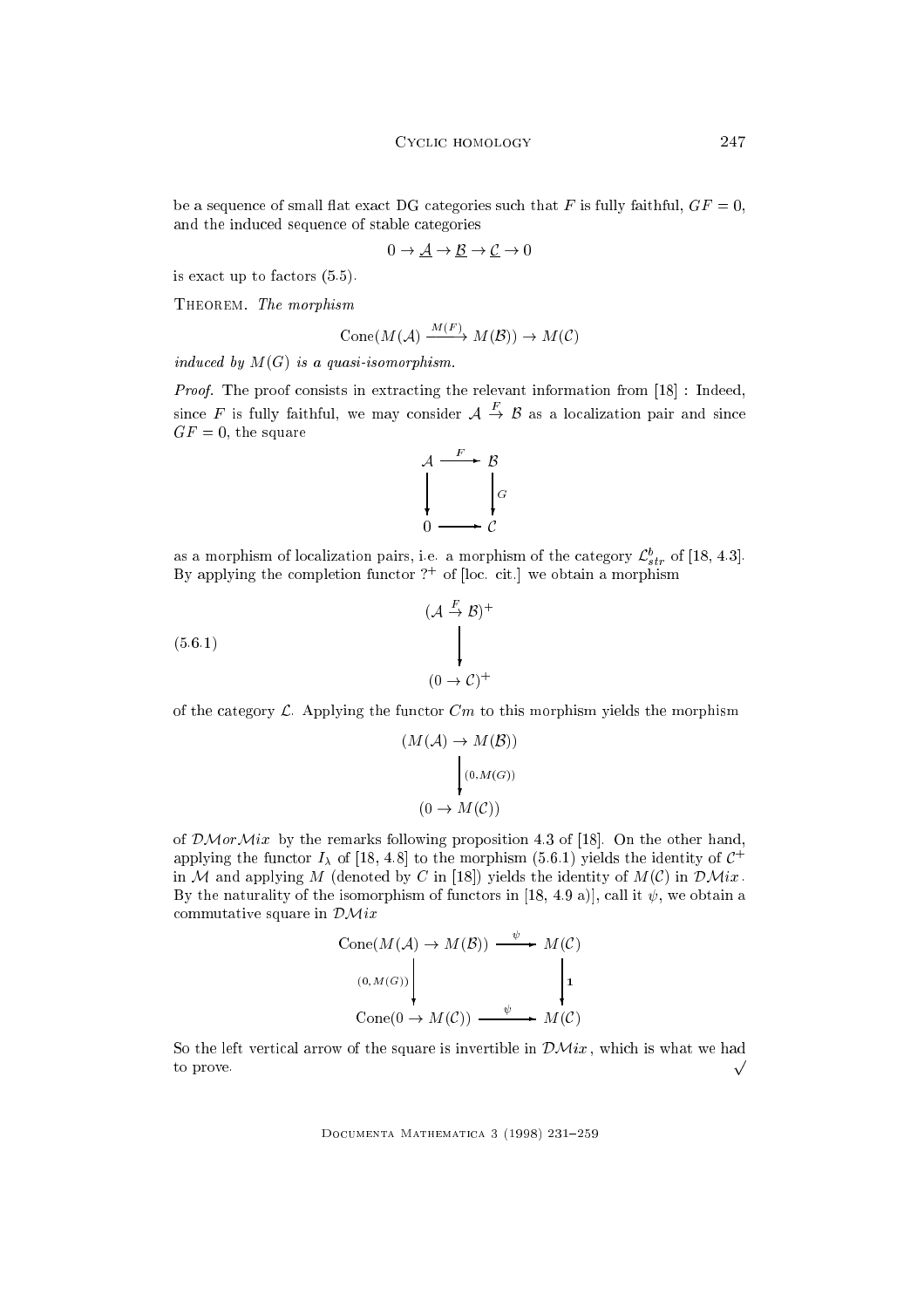5.7. PERFECT COMPLEXES WITH SUPPORT AND LOCAL COHOMOLOGY. Let  $X$  be a quasi-compact quasi-separated scheme,  $U \subset X$  a quasi-compact open subscheme, and  $Z = X \setminus U$ . Let  $j : U \to X$  be the inclusion.

PROPOSITION. The sequence

$$
M(\varphi e r(X \text{ on } Z)) \to M(\varphi e r X) \to j^*M(\varphi e r U)
$$

embeds into a triangle of  $\mathcal{DM}ix(X)$ . This triangle is canonically isomorphic to the Zlocal cohomology triangle associated with  $M(\varphi$ er X). In particular, there is a canonical isomorphism

$$
M
$$
( $\wp$ er  $(X \text{ on } Z)$ )  $\stackrel{\sim}{\rightarrow} \mathbf{R} \Gamma_Z(X, M$ ( $\wp$ er  $X$ )).

Moreover, the canonical morphisms fit into a morphism of triangles

$$
M(\text{per}(X \text{ on } Z)) \longrightarrow M(\text{per } X) \longrightarrow M(\text{per } U) \longrightarrow M(\text{per}(X \text{ on } Z))[1]
$$
\n
$$
\downarrow \qquad \qquad \downarrow \qquad \qquad \downarrow \qquad \qquad \downarrow
$$
\n
$$
\Gamma_Z M(\text{per } X)) \longrightarrow \Gamma M(\text{per } X)) \longrightarrow \Gamma M(\text{per } U) \longrightarrow \Gamma_Z M(\text{per } X)[1]
$$

in the mixed derived category, where  $\Gamma$  and  $\Gamma_Z$  are short for  $\mathbf{R}\Gamma(X,?)$  and  $\mathbf{R}\Gamma_Z(X,?)$ .

*Proof.* Let  $V \subset X$  be open. Consider the sequence

(5.7.1) 
$$
M(\text{per}(V \text{ on } Z)) \to M(\text{per}(V) \to M(\text{per}(V \cap U)).
$$

If we let  $V$  vary, it becomes a sequence of presheaves on  $X$ . We will show that there is a sequence of mixed complexes of presheaves

$$
(5.7.2) \t\t A \xrightarrow{f} B \xrightarrow{g} C
$$

such that

- we have  $gf = 0$  in the category of mixed complexes of presheaves
- $\bullet$  in the derived category of mixed complexes of presheaves, the sequence 5.7.2 becomes isomorphic to the sequence 5.7.1.
- for each quasi-compact open subscheme  $V \subset X$ , the canonical morphism from the cone over the morphism  $A(V) \to B(V)$  to  $C(V)$  induced by g is a quasiisomorphism.

This implies that firstly, the sequence of sheaves associated with the sequence 5.7.2 embeds canonically into a triangle

$$
\tilde{A} \to \tilde{B} \to \tilde{C} \to \tilde{A}[1],
$$

where the tilde denotes sheafification and the connecting morphism is constructed as the composition

$$
\tilde{C} \leftarrow \text{Cone}(\tilde{A} \to \tilde{B}) \to \tilde{A}[1],
$$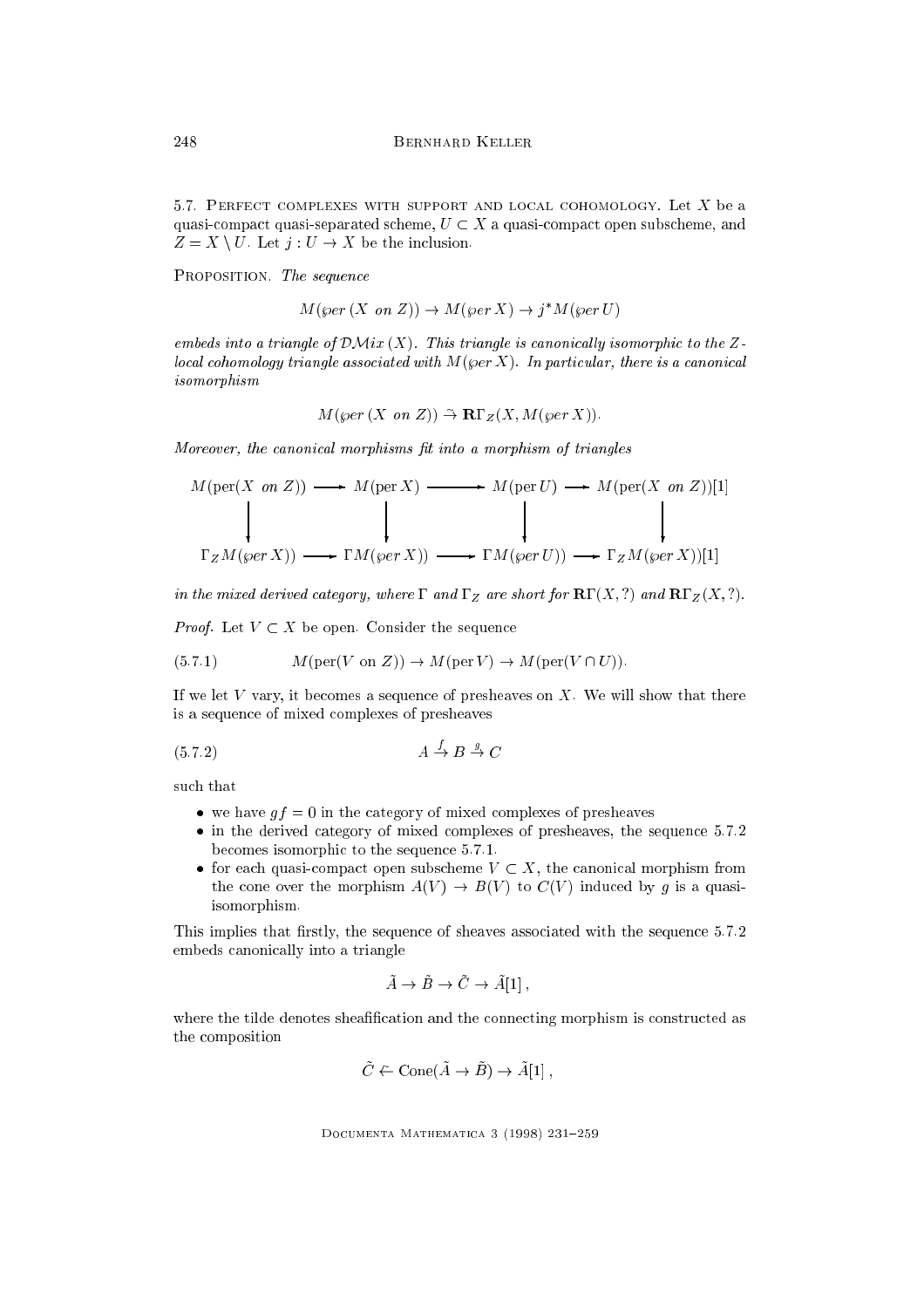and secondly we have a morphism of triangles



for each quasi-compact open subscheme  $V \subset X$  (to prove this last assertion, we use that  $\mathbf{R} \Gamma(V, ?)$  lifts to a derived functor defined on the category of all sequences

$$
A' \xrightarrow{f'} B' \xrightarrow{g'} C'
$$

with  $q_l = 0$ .

To construct the sequence 5.7.2, we have to (pre-) sheafy a part of the proof of [18, 2.4]. For this, let iper X denote the category of all fibrant  $(A.1)$  perfect complexes. Then the inclusion iper  $X \to \text{per } X$  induces an equivalence in the associated triangulated categories and thus we have an isomorphism  $M$  (iper X)  $\rightarrow M$  (per X) in  $\mathcal{D}$ Mix. Note that this even holds if  $X$  is an arbitrary ringed space. In particular, it holds for each open subscheme  $V \subset X$  instead of X. Hence the presheaf  $V \mapsto M(\text{per } V)$ is isomorphic in the derived category of presheaves to  $V \rightarrow M$  (iper V). Similarly for the other terms of the sequence, so that we are reduced to proving the assertion for the sequence of presheaves whose value at  $V$  is

$$
M(\text{iper}(V \text{ on } Z)) \to M(\text{iper}(V) \to M(\text{iper}(U \cap V)).
$$

For this, let  $\mathcal{I}(V)$  be the exact dg category [18, 2.1] of fibrant (A.1) complexes on V and let  $\tilde{\mathcal{I}}(V)$  be the category whose objects are the exact sequences

$$
0 \to K \stackrel{i}{\to} L \stackrel{p}{\to} M \to 0
$$

of  $\mathcal{I}(V)$  such that i has split monomorphic components, K is acyclic off Z and  $i_x$ is a quasi-isomorphism for each  $x \in Z$ . Then  $\tilde{\mathcal{I}}(V)$  is equivalent to a full exact dg subcategory of the category of filtered objects of  $\mathcal{I}(V)$  (cf. example 2.2 d) of [18]). Let  $\mathcal{I}(V \text{ on } Z)$  be the full subcategory of  $\mathcal{I}(X)$  whose objects are the sequences

$$
0 \to K \xrightarrow{\sim} L \to 0 \to
$$

and  $\tilde{\mathcal{I}}(U \cap V)$  the full subcategory whose objects are the sequences

$$
0 \to 0 \to M \xrightarrow{\sim} L \to 0
$$

Let  $G: \mathcal{L}(V) \to \mathcal{L}(V)$  is the function

$$
(0 \to K \to L \to M \to 0) \to (0 \to 0 \to M \to M \to 0)
$$

and  $F: \tilde{\mathcal{I}}(V \text{ on } Z) \to \tilde{\mathcal{I}}(V)$  the inclusion. Then the sequence

$$
(5.7.3) \t\t 0 \to \tilde{\mathcal{I}}(V \text{ on } Z) \stackrel{F}{\to} \tilde{\mathcal{I}}(V) \stackrel{G}{\to} \tilde{\mathcal{I}}(V \cap U) \to 0
$$

is an exact sequence of the category  $\mathcal{M}_{str}$  of [18, 4.4] and in particular we have  $GF = 0$ . We take the subsequence of perfect objects : Let iper(V on Z) be the full subcategory of  $L(V)$  on  $Z$ ) whose objects are the  $K \to L \to 0$  with  $K \in \mathrm{iper}(V$  on  $Z$ ), let  $\widetilde{\text{per}}(V)$  be the full subcategory of the  $K \to L \to M$  with  $M \in \text{per } V$ , and let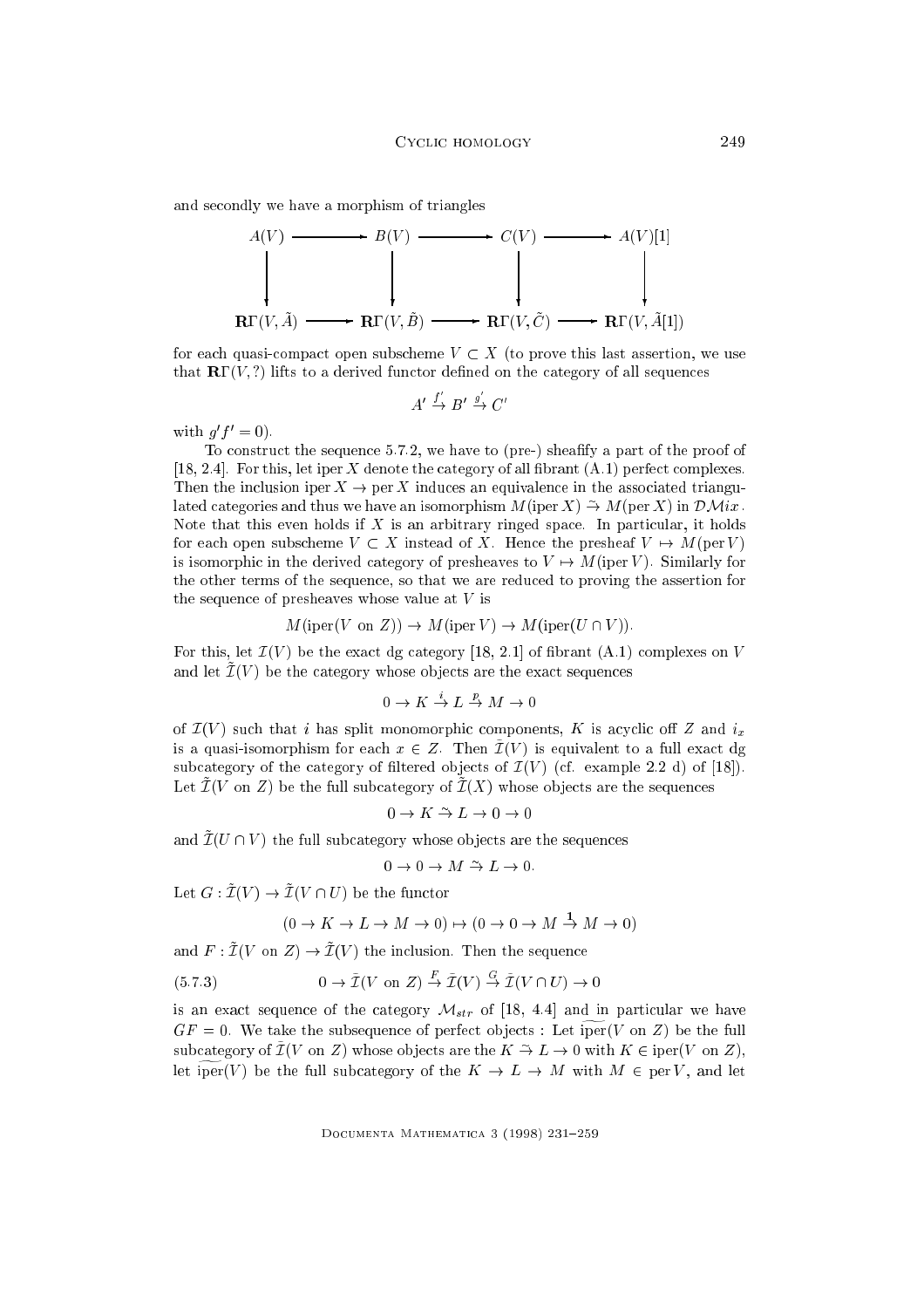iper( $V \cap U$ ) be the full subcategory of the  $0 \to L \to M$  with  $M|_U \in \text{per}(V \cap U)$ . Consider the diagram

$$
\text{iper}(V \text{ on } Z) \xrightarrow{F} \text{iper}(V) \xrightarrow{G} \text{iper}(V \cap U)
$$
\n
$$
\downarrow \qquad \qquad \downarrow \qquad \qquad \downarrow
$$
\n
$$
\text{iper}(V \text{ on } Z) \xrightarrow{F} \text{iper}(V) \longrightarrow \text{iper}(V \cap U),
$$

where the three vertical functors are given by

$$
K \stackrel{\sim}{\rightarrow} L \rightarrow 0 \quad \mapsto \quad K
$$
  

$$
K \rightarrow L \rightarrow M \quad \mapsto \quad M
$$
  

$$
0 \rightarrow L \rightarrow M \quad \mapsto \quad M|_{U}.
$$

Its left hand square is commutative up to isomorphism and its right hand square is commutative up to the homotopy [18, 3.3]

$$
L|_U \xrightarrow{p|_U} M|_U.
$$

The vertical arrows clearly induce equivalences in the associated triangulated categories. By applying the functor  $M$  to the diagram and letting  $V$  vary we obtain a commutative diagram in the derived category of presheaves of mixed complexes on X. The vertical arrows become invertible and the top row becomes

$$
M
$$
 (iper $(V \text{ on } Z)$ )  $\rightarrow M$  (iper $(V)$ )  $\rightarrow M$  (iper $(V \cap U)$ )

where  $V$  runs through the open subsets of  $X$ . This is the sequence of presheaves  $A \rightarrow B \rightarrow C$  announced at the beginning of the proof. Using theorem 5.5 a) and theorem 5.6 one sees that it has the required properties.  $\sqrt{\phantom{a}}$ 

5.8. MAYER-VIETORIS SEQUENCES. Let  $X$  be a quasi-compact quasi-separated scheme and  $V, W \subset X$  quasi-compact open subschemes such that  $X = V \cup W$ .

PROPOSITION. There is a canonical morphism of triangles in the mixed derived category



where  $\Gamma$  is short for  $\mathbf{R}\Gamma(X, ?)$ .

*Proof.* Put  $Z = X \setminus W$ . The first line of the diagram is deduced from theorem 5.5 b) using [18, 2.7]. Clearly the two squares appearing in the diagram are commutative.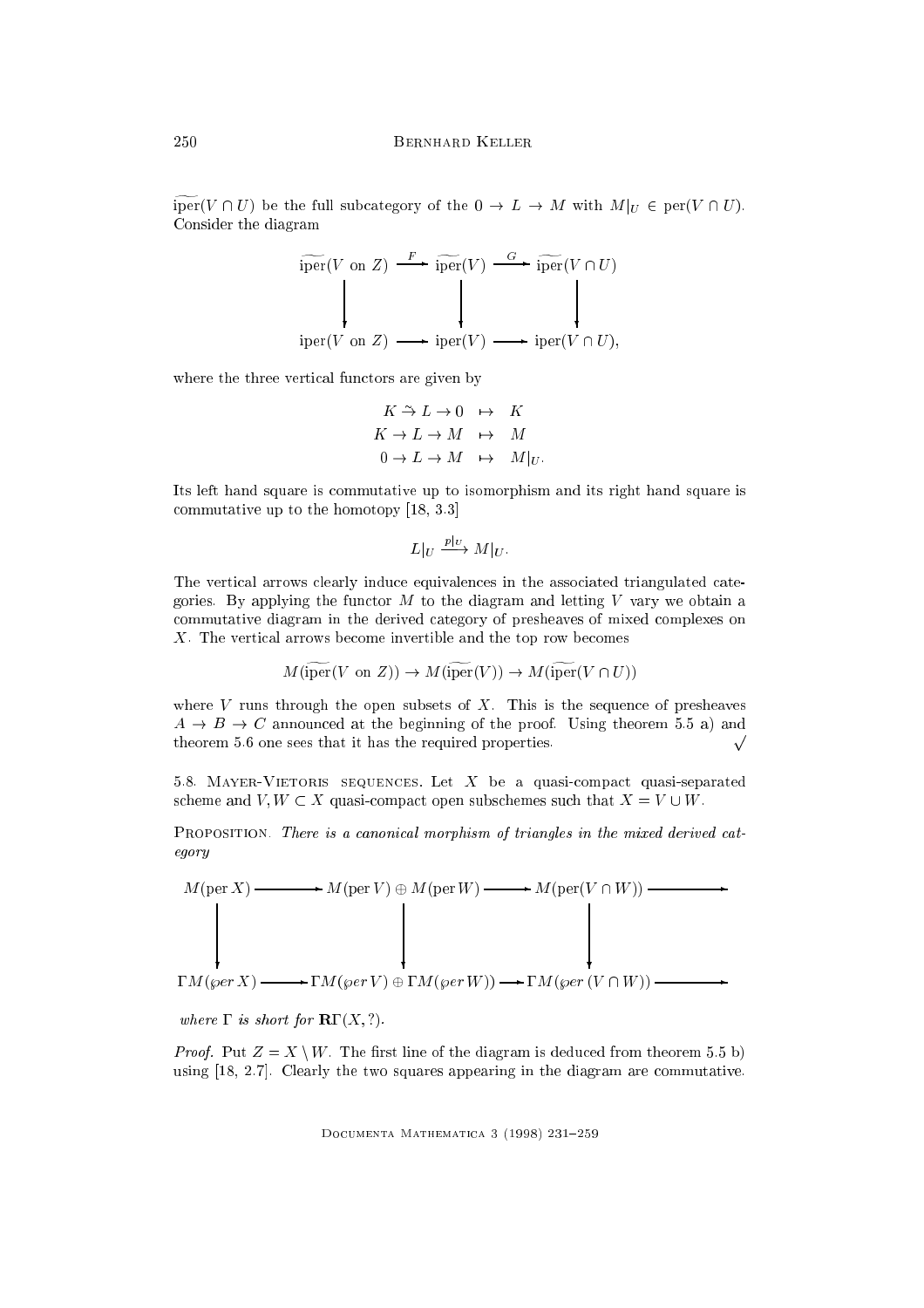We have to show that the square involving the arrows of degree 1

 $M$ (per



is commutative as well. By [loc.cit.], the connecting morphism is the composition

$$
M(\text{per}(X \text{ on } Z)[1] \longrightarrow M(\text{per } X)[1]
$$
\n
$$
(V \cap W)) \longrightarrow M(\text{per}(V \text{ on } Z))[1]
$$

Here the vertical morphism is invertible by theorem 5.5 b) and [18, 2.4 b)]. The second line of the diagram is the Mayer-Vietoris triangle for hypercohomology. So the connecting morphism of the second line is obtained as the composition

$$
\Gamma M(\text{per } (V \cap W)) \to \Gamma_Z M(\text{per } V)[1] \stackrel{\sim}{\leftarrow} \Gamma_Z M(\text{per } X)[1] \to \Gamma M(\text{per } X)[1],
$$

where  $\Gamma$  and  $\Gamma_Z$  are short for  $\mathbb{R}\Gamma(X, ?)$  and  $\mathbb{R}\Gamma_Z(X, ?)$ . Now it follows from proposition 5.7 that the rightmost square of the diagram of the assertion is commutative as well.  $\sim$ 

5.9. PROOF OF THEOREM 5.1. Let  $V_1, \ldots, V_n$  be open affines covering X. If  $n = 1$ , theorem 5.2 holds by section 5.4. If  $n > 1$ , we cover X by  $V = V_1$  and  $W = \bigcup_{i=2...n} V_i$ . The intersection  $V \cap W$  is then covered by the  $n-1$  sets  $V \cap V_i$ ,  $2 \le i \le n$ . These are affine, since X is separated. So theorem 5.2 holds for V, W, and V  $\cap$  W by the induction hypothesis. Thus it holds for  $X = V \cup W$  by proposition 5.8. The assertion for  $\tau_Z$  now follows by proposition 5.7.

5.10. PROOF OF COROLLARY 5.1. In [32] (cf. also [33]), C. Weibel defined  $HC_*(X)$ as the homology of the complex of  $k$ -modules

$$
\mathbf{R}\Gamma_{ce}(X,CC(\mathcal{O}_X))
$$

where  $\mathbb{R}\Gamma_{ce}$  denotes Cartan-Eilenberg hypercohomology (cf. section A.2) and  $CC(\mathcal{O}_X)$  is the sheafification of the classical bicomplex. Now Weibel-Geller have shown in [34] that the Hochschild complex  $C(\mathcal{O}_X)$  has quasi-coherent homology. Thus each column of  $CC(\mathcal{O}_X)$  has quasi-coherent homology and hence (the sum total complex of)  $CC(\mathcal{O}_X)$  has itself quasi-coherent homology. Hence by theorem A.2, the above complex is isomorphic to

$$
\mathbf{R}\Gamma(X, CC(\mathcal{O}_X)).
$$

Now, as in the case of an algebra (cf. [21, 2.5.13]),  $CC(\mathcal{O}_X)$  may also be viewed as the (sum total complex of the) bicomplex  $\mathcal{B}C(M(\mathcal{O}_X))$  associated with the mixed complex of sheaves  $M(\mathcal{O}_X)$  (cf. [33, Section 2]). What remains to be proved then is that the canonical map

$$
BC(\mathbf{R}\Gamma(X, M(\mathcal{O}_X)) \to \mathbf{R}\Gamma(X, BC(M(\mathcal{O}_X)))
$$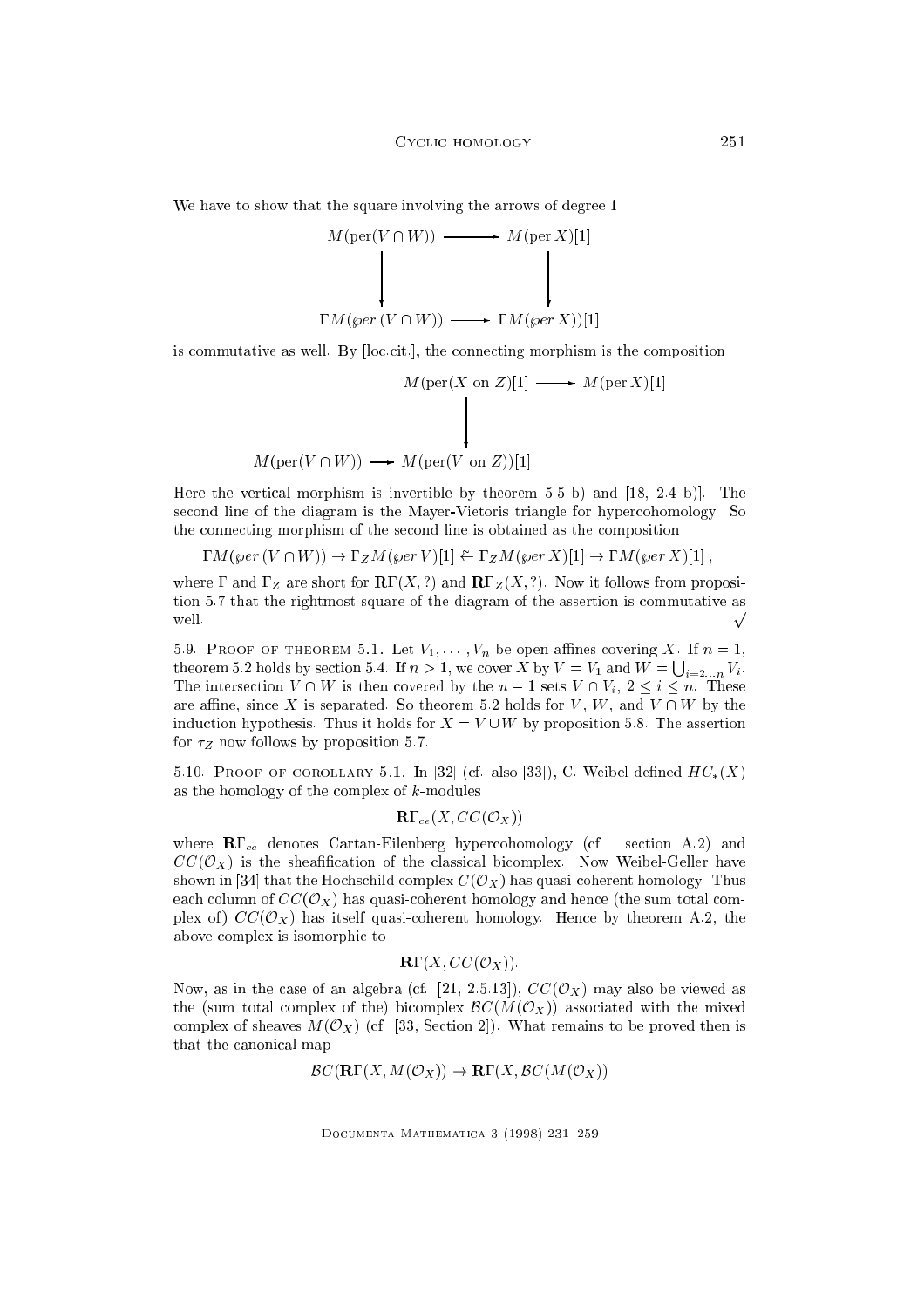is invertible in the derived category of  $k$ -vector spaces. Now indeed, more generally, we claim that we have

### $BC(\mathbf{R}(\mathbf{X},M)) \to \mathbf{R}(\mathbf{X},BC(M))$

for any mixed complex of sheaves  $M$  with quasi-coherent homology. As the reader will easily check, this is immediate once we know that the functor  $\mathbb{R}\Gamma(X, ?)$  commutes with countable direct sums when restricted to the category of complexes with quasicoherent homology. This follows from Corollary 3.9.3.2 in [19]. It may also be proved by the argument of [26, 1.4]. For completeness, we include a proof : Let  $K_i$ ,  $i \in I$ , be a ramily of complexes with quasi-coherent homology. It is enough to prove that  $H^*(A, \mathcal{G})$ takes  $K = \bigoplus K_i$  to the sum of the  $H^0(X, K_i)$ . Now  $\Gamma(X, ?)$  is of finite cohomological dimension on the category of quasi-coherent modules. Indeed, for an affine  $X$ , this follows from Serre's theorem  $[9, III, 1.3.1]$ , and for arbitrary X it is proved by induction on the size of an affine cover of  $X$  (here we use that  $X$  is quasi-compact and separated). It therefore follows from by theorem A.2 b), lemma A.3, and Serre's theorem [9, III, 1.3.1. that we have an isomorphism  $H^{\circ}(X, K_i) \to H^{\circ}(X, \tau \leq K_i)$  and similarly for K for some fixed  $n < 0$  (cf. the proof of theorem A.2 for the definition of the truncation functor  $\tau$  = 1. So we may assume that the  $K_i$  and  $K$  are uniformly bounded below. But then, we may compute the  $H^*(X, K_i)$  using resolutions  $K_i \to F_i$  by uniformly bounded below complexes of flasque sheaves. The sum of the  $F_i$  is again bounded below with flasque components and is clearly quasi-isomorphic to K. Now  $\Gamma(X, ?)$ commutes with infinite sums since  $X$  is quasi-compact, so the claim follows.

## Appendix A. On Cartan-Eilenberg resolutions

We prove that Cartan-Eilenberg hypercohomology coincides with derived functor hypercohomology on all (unbounded) complexes of sheaves with quasi-coherent homology on a quasi-compact separated scheme. More precisely, we prove that in this situation, Cartan-Eilenberg resolutions are actually K-injective resolutions in the sense of [29].

A.1. TERMINOLOGY. Let A be a Grothendieck category. Spaltenstein [29] defined a complex I over A to be K-injective if, in the homotopy category, there are no non zero morphisms from an acyclic complex to I. This is the case iff each morphism  $M \to I$ in the derived category is represented by a unique homotopy class of morphisms of complexes.

In [33, A.2], C. Weibel proposed the use of the term *fibrant* for  $K$ -injective. Indeed, one can show that a complex is  $K$ -injective iff it is homotopy equivalent to a complex which is brant for the `global' closed model structure on the category of complexes in which cobrations are the componentwise monomorphisms. This structure is an additive analogue of the global closed model structure on the category of simplicial sheaves on a Grothendieck site. The existence of the global structure in the case of simplicial sheaves was proved by Joyal [11] (cf. [10, 2.7]). We have not been able to find a published proof of the fact that the category of complexes over a Grothendieck category admits the global structure (an unpublished proof is due to F. Morel). However, the key step may be found in [8, Prop. 1].

Whereas in the homotopy category, the notions of 'fibrant for the global structure' and  $K$ -injective' become essentially equivalent, there is a slight difference at the level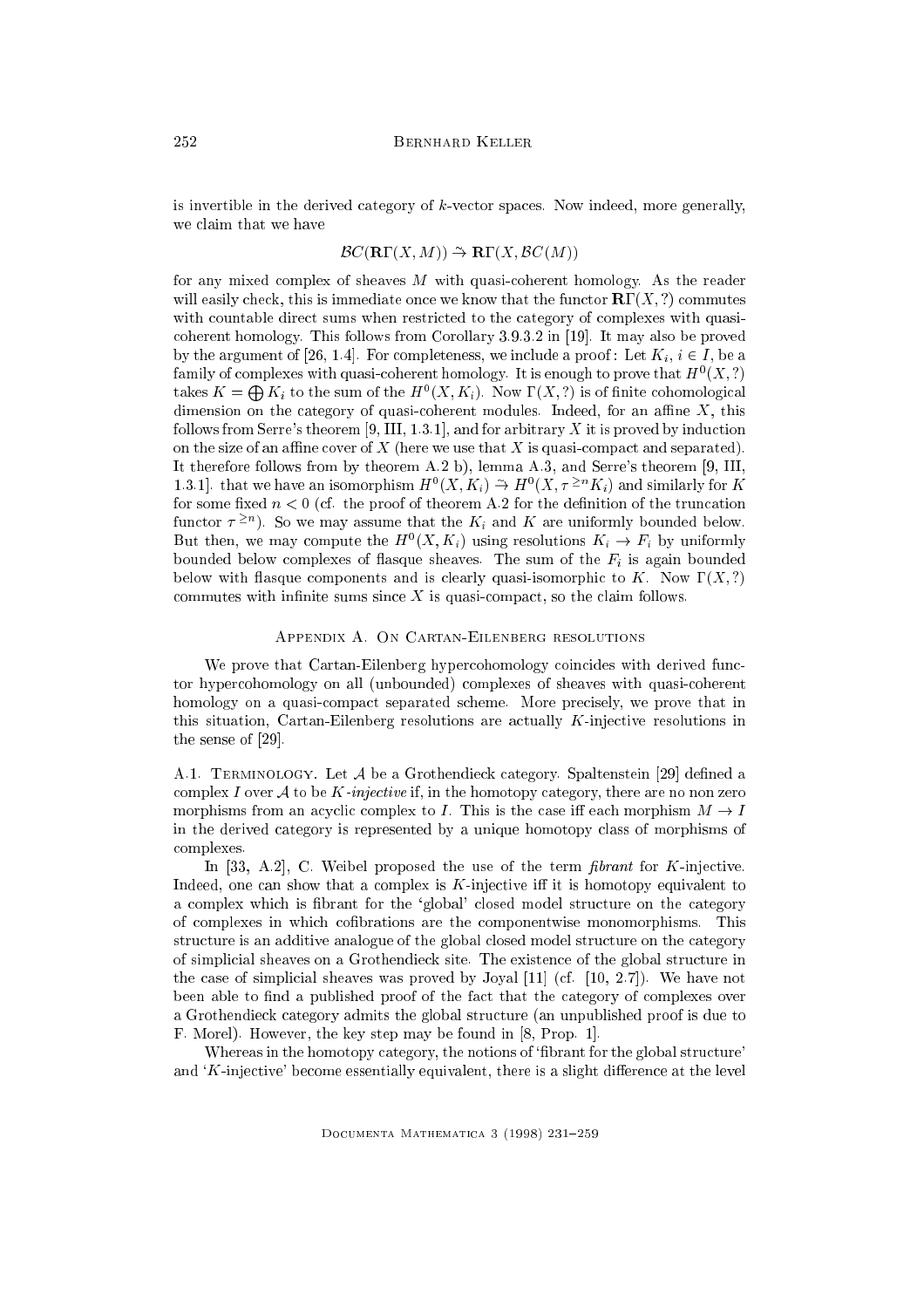of complexes: fibrant objects for the global structure are exactly the  $K$ -injective complexes with injective components.

We will adopt the terminology proposed by Weibel: We call a complex fibrant iff it is  $K$ -injective in the sense of Spaltenstein. This will not lead to ambiguities since we will not use the global closed model structure.

A.2. SHEAVES WITH QUASI-COHERENT COHOMOLOGY. Let X be a scheme and  $K$ a complex of  $\mathcal{O}_X$ -modules (unbounded to the right and to the left). Let I be a Cartan-Eilenberg resolution of  $K$ , i.e.

- a) I is a Z-graded  $\mathcal{A}$  international with distribution  $\mathcal{A}$ and  $a_{II}$  of bidegree  $(0, 1)$  such that  $(a_I + a_{II})^2 = 0$ ,
- $\mathfrak{p}_1$   $I^{pq}$  vanishes for  $q < 0$  and
- c) I is endowed with an augmentation  $\varepsilon : K \to I$ , i.e. a morphism of differential  $\mathcal{L} = \mathcal{L} = \mathcal{L}$  . We concentrate the concentrated on the properties on the p-axis,  $\mathcal{L}$ such that for each p, the induced morphisms  $K^p \to I^{p,\bullet}$  and  $H^pK \to H^{\bullet}_I I$  are injective resolutions.

It follows that for each p, the induced morphisms  $B^pK \to B_I^rK$  and  $Z^pK \to Z_I^rI$  are injective resolutions and that the rows of  $I$  are products of complexes of the form

$$
\dots 0 \to M \to 0 \dots \quad \text{or} \quad \dots 0 \to M \to M \to 0 \dots,
$$

where  $M$  is injective.

Let  $J = \text{Tot } I$  denote the product total complex of I and  $\eta : K \to J$  the morphism of complexes induced by  $\varepsilon$ . The morphism  $\eta$  is called a total Cartan-Eilenberg resolution of  $K$ . The Cartan-Eilenberg hypercohomology of  $K$  is the cohomology of the complex

$$
\mathbf{R}\Gamma_{ce}(X,K)=\Gamma(X,J).
$$

The morphism  $\eta$  is usually *not* a quasi-isomorphism.

THEOREM. a) The complex  $J$  is fibrant  $(A.1)$ .

b) If K has quasi-coherent homology, the morphism  $\eta : K \rightarrow J$  is a quasiisomorphism. Hence, Cartan-Eilenberg hypercohomology of K coincides with derived functor hypercohomology of  $K$  in the sense of Spaltenstein [29].

Part a) holds more generally whenever  $K$  is a complex of objects over an abelian category having enough injectives and admitting all countable products. This was proved by C. Weibel in [32, A.3]. For completeness, we include a proof of a) below. Part b) was proved by C. Weibel in [loc. cit.] for the case of complete abelian categories with enough injectives and exact products, for example module categories. The case we consider here is implicit in [29, 3.13]. Nevertheless, we thought it useful to include the explicit statement and a complete proof.

In preparation of the proof, let us recall the notion of a homotopy limit (cf. [4] for example) : If  $\mathcal T$  is a triangulated category admitting all countable products and

$$
\ldots \to X_{p+1} \stackrel{f_p}{\to} X_p \to \ldots \to X_0, \ p \in \mathbf{N},
$$

is a sequence in  $\mathcal T$ , its *homotopy limit* holim  $X_p$  is defined by the Milnor triangle [23]

$$
\text{holim}\, X_p \to \prod X_p \stackrel{\Phi}{\to} \prod X_q \to (\text{holim}\, X_p)[1]\,,
$$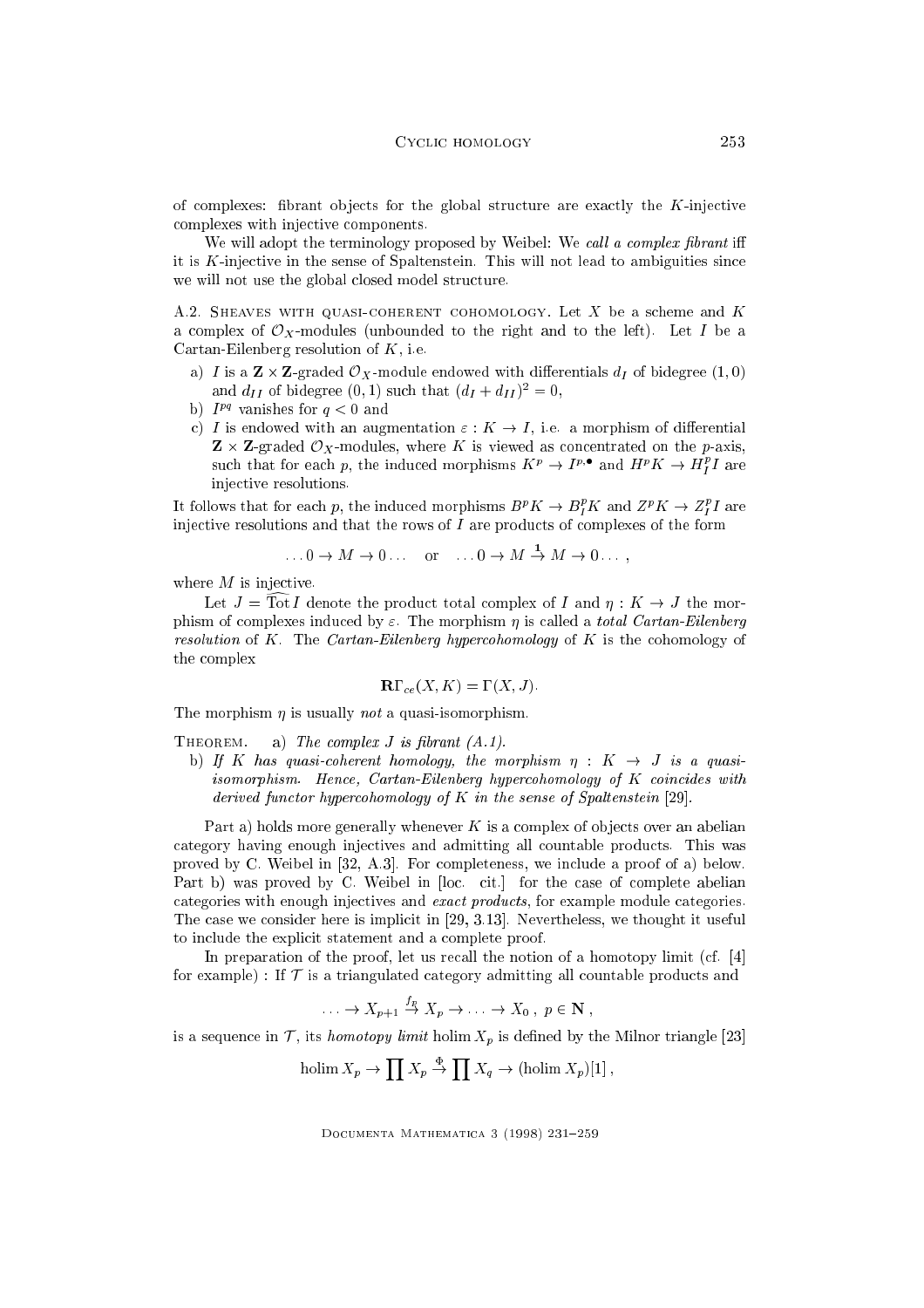where the morphism  $\Phi$  has the components

$$
\prod_p X_p \xrightarrow{\text{can}} X_{q+1} \oplus X_q \xrightarrow{[-f_q, 1]} X_q.
$$

Note that the homotopy limit is unique only up to non unique isomorphism. We will encounter the following situation : Consider a sequence of complexes

$$
\ldots \to K_p \stackrel{I_p}{\to} K_{p-1} \to \ldots \to K_0
$$

over an additive category admitting all countable products such that the  $f_p$  are componentwise spin epi (or, more generally, for each n and p, the morphism  $A_{p+k} \to A_p$ is split epi for some  $k \gg 0$ . Then we have a componentwise split short exact sequence of complexes

$$
0 \to \varprojlim K_p \to \prod_p K_p \stackrel{\Phi}{\to} \prod_q K_q \to 0
$$

and hence the inverse limit  $\lim K_p$  is then isomorphic to holim  $K_p$  in the homotopy category.

*Proof of the theorem.* a) Note that the bicomplex  $I$  is the inverse limit of its quotient complexes  $I$   $\mathbb{P}^1$  obtained by killing all rows of index greater than  $q$ . Let  $J_q$  be the product total complex of  $I^{(eq)}$ . Then the sequence of the  $J_q$  has inverse limit Tot  $I$ and its structure maps are split epi in each component. Hence  $I$  is isomorphic to the homotopy limit of the sequence of the  $J_q$ . Since the class of fibrant complexes is stable under extensions and products, it is stable under homotopy limits. Therefore it is enough to show that the  $J_q$  are fibrant. Clearly the  $J_q$  are iterated extensions of rows of  $I$  (suitably shifted). So it is enough to show that the rows of  $I$  are fibrant. But each row of  $I$  is homotopy equivalent to a complex with vanishing differential and injective components. Such a complex is the product of its components placed in their respective degrees and is thus brant.

b) For  $p \in \mathbb{Z}$ , define  $\tau \geq pK$  to be the quotient complex of K given by

 $\ldots \rightarrow 0 \rightarrow K^P/B^P K \rightarrow K^P L^P \rightarrow K^P L^P$ 

and  $\tau^{< p}K$  to be the subcomplex of K given by

$$
\ldots \to K^{p-2} \to K^{p-1} \to B^p K \to 0 \to \ldots
$$

Define  $\tau$  =  $\tau$ , and  $\tau$   $\sim$  J by applying the respective functor to each row of J. Then the morphism  $\tau$  =  $\kappa$   $\to$   $\tau$  =  $\iota$  is a Cartan-Eilenberg resolution for each  $p \in \mathbb{Z}$ . Since  $\tau$ = $^{\mu}$ N is left bounded, it follows that the induced morphism  $\tau$ = $^{\mu}$ N  $\rightarrow$  10t $\tau$ = $^{\mu}$ J is a quasi-isomorphism for each  $p \in \mathbb{Z}$ . Now fix  $n \in \mathbb{Z}$  and consider the diagram



For  $p < n$ , the top morphism is invertible. It now suffices to show that for  $p \ll 0$ , the bottom morphism is invertible. Equivalently, it is enough to show that  $H^+$  fot  $\tau \geq J$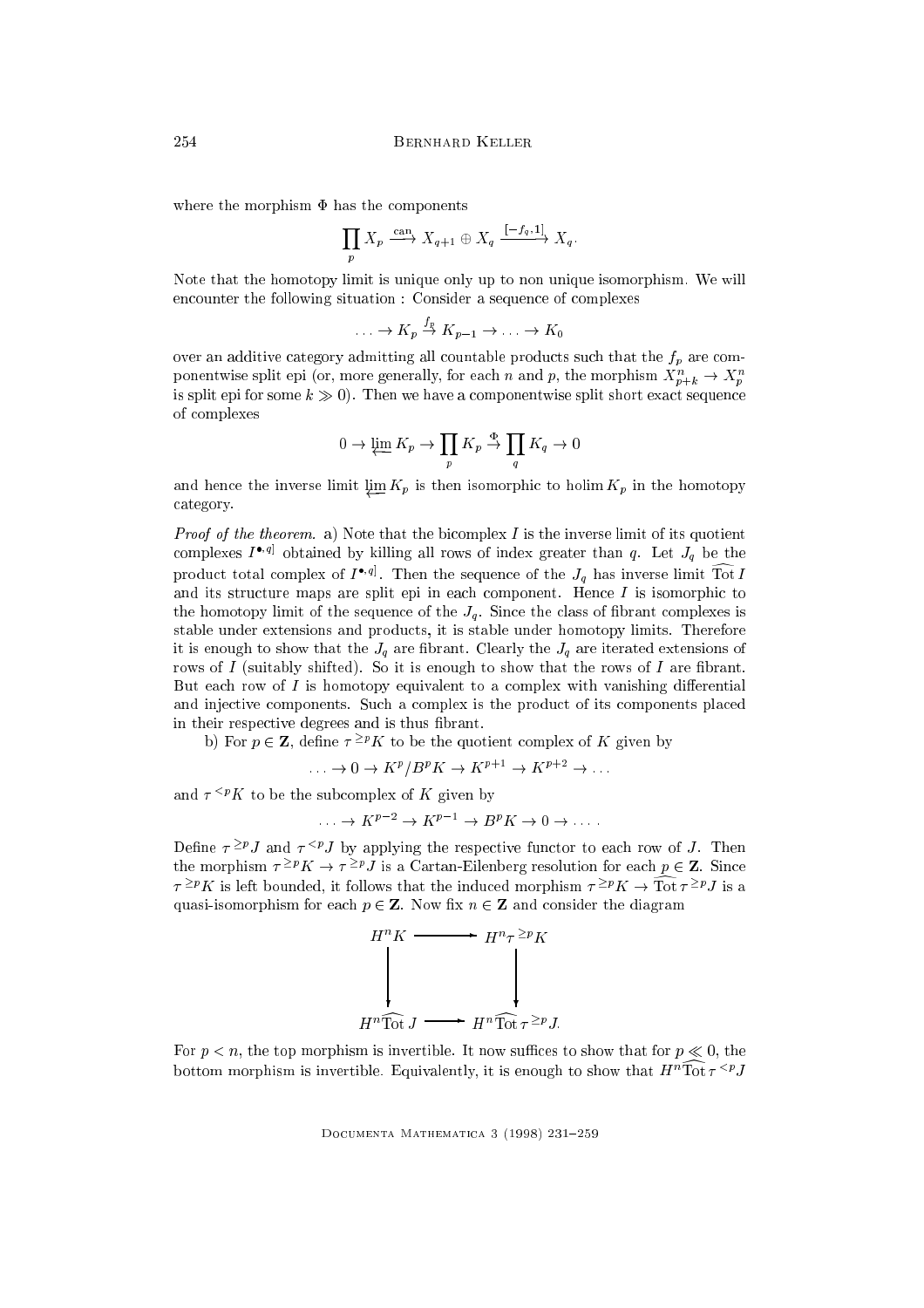vanishes for  $p \ll 0$ . For this let  $x \in X$ . We have to show that  $(H^n \widehat{\mathrm{Tot}} \tau^{\leq p} J)_x$ vanishes. Since taking the stalk is an exact functor, this reduces to showing that the complex  $(\text{Tot } \tau^{\leq p} J)_x$  is acyclic in degree n. For this, it is enough to show that  $(\text{Tot } \tau^{\leq p} J)(U)$  is acyclic in degree *n* for each affine neighbourhood of x. Now  $\tau^{\leq p} J$  is a Cartan-Eilenberg resolution of  $\tau^{. Therefore, if we apply proposition A.3 below$ to the functor  $F = \Gamma(U, ?)$ , we see that  $(\widehat{\text{Tot}} \tau^{\leq p} J)(U)$  is acyclic in all degrees  $n > p$ . Indeed, we have  $(\mathbf{R}^i F)(H^p K) = 0$  for all p and all  $i > 0$  by Serre's theorem [9, III, 1.3.1], since  $H^p K$  is quasi-coherent.

A.3. UNBOUNDED COMPLEXES WITH UNIFORMLY BOUNDED COHOMOLOGY. Let  $\mathcal A$ be an abelian category with enough injectives which admits all countable products and let  $F : A \to Ab$  be an additive functor commuting with all countable products.

Let K be a complex over A and let  $K \to J$  a Cartan-Eilenberg resolution. Suppose that  $K^p = 0$  for all  $p > 0$  and that there is an integer n with

$$
(\mathbf{R}^i F)(H^p K) = 0
$$

for all  $i \geq n$  and all  $p \in \mathbf{Z}$ .

 $\Box$  EMMA. We have  $H^*F$  for  $J = 0$  for an  $p > n$ .

Note that this assertion is clear if  $K$  is (homologically) left bounded. The point is that it remains true without this hypothesis.

*Proof.* Define  $\tau = K$  and  $\tau = VJ$  as in the proof of proposition A.2. The canonical morphisms  $\tau = f$  ,  $\to \tau = f$  ; are spin epi in each bidegree and J identifies with the inverse limit of the  $\tau$ - $\tau$ ). Hence we have Tot  $J = \mu m$  Tot  $\tau - \tau J$  and the morphisms

$$
\widehat{\mathrm{Tot}} \tau^{\geq p} J \to \widehat{\mathrm{Tot}} \tau^{\geq p+1} J
$$

are componentwise split epi. Since  $F$  commutes with countable products, we therefore have  $F(\text{IoU}) = \varprojlim F \text{IoU} \tau - J$ . By lemma A.4 below, it is therefore enough to show that the groups  $H$   $F$  (Tot  $L_p$ ) vanish for all  $i \geq n$  and all  $p$  where  $L_p$  is the kernel of the canonical morphism  $\tau$  =  $^p$  J  $\rightarrow$   $\tau$  =  $^p$   $^p$  J. Now  $L_p$  is in fact a Cartan-Eilenberg resolution of the kernel of the morphism  $\tau^{\geq p}K \to \tau^{\geq p+1}K$ , which is isomorphic to the complex

$$
\dots 0 \to K^{p-1}/B^{p-1}K \to Z^pK \to 0 \to \dots
$$

This complex is quasi-isomorphic to  $H^p K$  placed in degree p. So Tot  $L_p$  is homotopy equivalent to an injective resolution of  $H^p K$  shifted by  $p$  degrees. Hence

$$
H^i F \overline{\mathrm{Tot}} L_p = H^i \mathbf{R} F (H^p K [-p]) = (\mathbf{R}^{i-p} F) (H^p K).
$$

By assumption, this vanishes for  $i - p \geq n$ .

A.4. A MITTAG-LEFFLER LEMMA. Let  $n$  be an integer and let

$$
\ldots \to K_{p+1} \xrightarrow{\pi_{p+1}} K_p \to \ldots \to K_0 \xrightarrow{\pi_0} K_{-1} = 0, \ p \in \mathbf{N},
$$

be an inverse system of complexes of abelian groups such that the  $\pi_p$  are surjective in each component and  $H^+K_p = 0$  for all  $i \geq n$  and all p, where  $K_p$  is the kernel of  $\pi_p$ .

LEMMA. We have 
$$
H^i \varprojlim K_p = 0
$$
 for all  $i \geq n$ .

DOCUMENTA MATHEMATICA 3 (1998) 231-259

 $\sqrt{ }$ 

$$
\sqrt{}
$$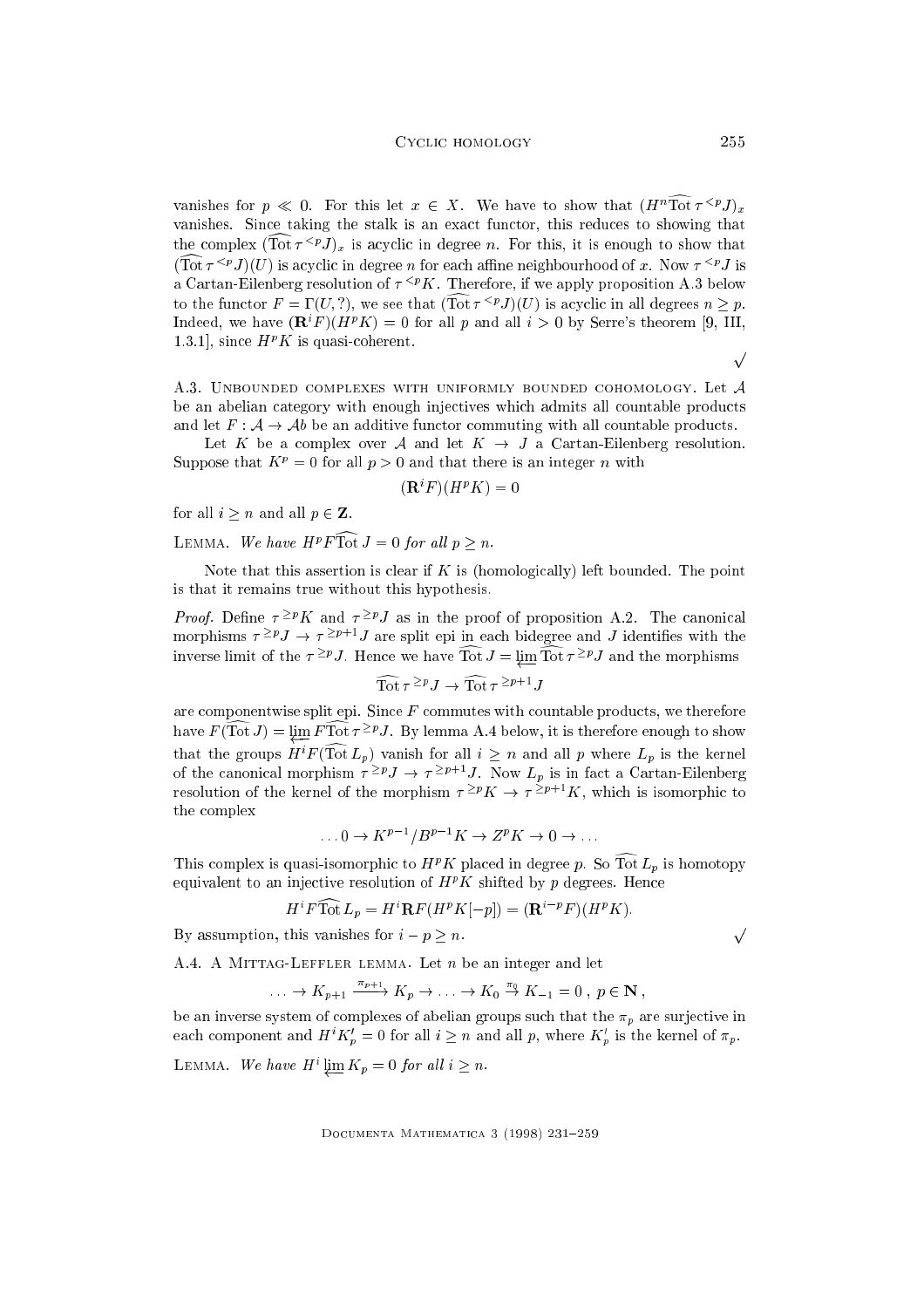*Proof.* By induction, we find that  $H^{i}K_{p} = 0$  for all  $i \geq n$ . Now we have exact sequences

$$
0 \to Z^i K_p \to K_p^i \to Z^{i+1} K_p \to 0 ,
$$

for all  $i \geq n-1$ . Since  $B^*K_p \to Z^*K_p$ , the maps  $Z^*K_{p+1} \to Z^*K_p$  are surjective for  $i \geq n$ . The fact that  $H^{\circ} \Lambda_{p+1} = 0$  implies that the maps  $Z^{\circ} \cap \Lambda_{p+1} \to Z^{\circ} \cap \Lambda_p$  are surjective as well. By the Mittag-Leffler lemma [9,  $0_{III}$ , 13.1], the sequence

$$
0 \to \varprojlim Z^i K_p \to \varprojlim K_p^i \to \varprojlim Z^{i+1} K_p \to 0
$$

is still exact for  $i \geq n-1$ . Since  $\varprojlim Z^*K_p \leftarrow Z^* \varprojlim K_p$ , this means that  $H^* \varprojlim K_p = 0$ for  $i > n$ .

## Appendix B. A comparison of derived categories

B.1. BOEKSTEDT-NEEMAN'S THEOREM. Let  $X$  be a quasi-compact separated scheme,  $\mathcal D$  Qcoh X the derived category of the category Qcoh X of quasi-coherent sheaves on X, DX the derived category of all sheaves of  $\mathcal{O}_X$ -modules on X, and  $\mathcal{D}_{qc}$ X its full subcategory whose objects are the complexes with quasi-coherent homology.

As an application of theorem A.2, we give a partially new proof of the following result of Boekstedt-Neeman. We refer to [30, Prop. 1.3] for yet another proof.

THEOREM. [4, 5.5] The canonical functor  $\mathcal{D} \operatorname{Qcoh} X \to \mathcal{D}_{qc} X$  is an equivalence of categories.

The proof proceeds by induction on the size of an affine cover of  $X$ . The crucial step is the case where X is affine. Our proof for this case is new. For completeness, we have included the full induction argument.

*Proof.* In a first step, suppose that X is affine :  $X = \text{Spec } A$ . We identify  $\text{Qcoh } X$  with Mod A and then have to show that the sheafification functor  $F : \mathcal{D} \text{Mod } A \to \mathcal{D}X$ induces an equivalence  $\mathcal{D}$  Mod  $A \rightarrow \mathcal{D}_{qc}X$ . Clearly, the image of A (viewed as a complex of A-modules concentrated in degree 0) is  $\mathcal{O}_X$ . By the lemma below, it suffices therefore to show that

- a) We have  $A \to \text{Hom}_{\mathcal{D}X}(\mathcal{O}_X, \mathcal{O}_X)$  and  $\text{Hom}_{\mathcal{D}X}(\mathcal{O}_X, \mathcal{O}_X|n|) = 0$  for each  $n \neq 0$ ,
- b) The object  $\mathcal{O}_X$  is compact in  $\mathcal{D}_{qc}X$  i.e. the associated functor

$$
\mathrm{Hom}_{\mathcal{D}_{qc}X}(\mathcal{O}_X, ?)
$$

commutes with infinite direct sums.

c) An object  $K \in \mathcal{D}_{qc}X$  vanishes if  $\text{Hom}_{\mathcal{D}X}(\mathcal{O}_X, K[n])$  vanishes for all  $n \in \mathbb{Z}$ . The three assertions a), b), and c) all follow easily from the fact that we have an isomorphism

$$
\mathrm{Hom}_{\mathcal{D}_{qc}X}(\mathcal{O}_X, ?) \stackrel{\sim}{\rightarrow} \Gamma(X, H^0(?)),
$$

which we will now prove : Indeed, let  $K \in \mathcal{D}_{qc}X$ . By definition, we have

 $\operatorname{Hom}_{\mathcal{D}X}(\mathcal{O}_X, K) = H^0 \mathbf{R} \Gamma(X, K).$ 

Now we have morphisms

$$
H^0\mathbf{R}\Gamma(X,K) \stackrel{\alpha}{\leftarrow} H^0\mathbf{R}\Gamma(X,\tau_{\leq 0}K) \stackrel{\beta}{\rightarrow} H^0\mathbf{R}\Gamma(X,H^0K) = \Gamma(X,H^0K).
$$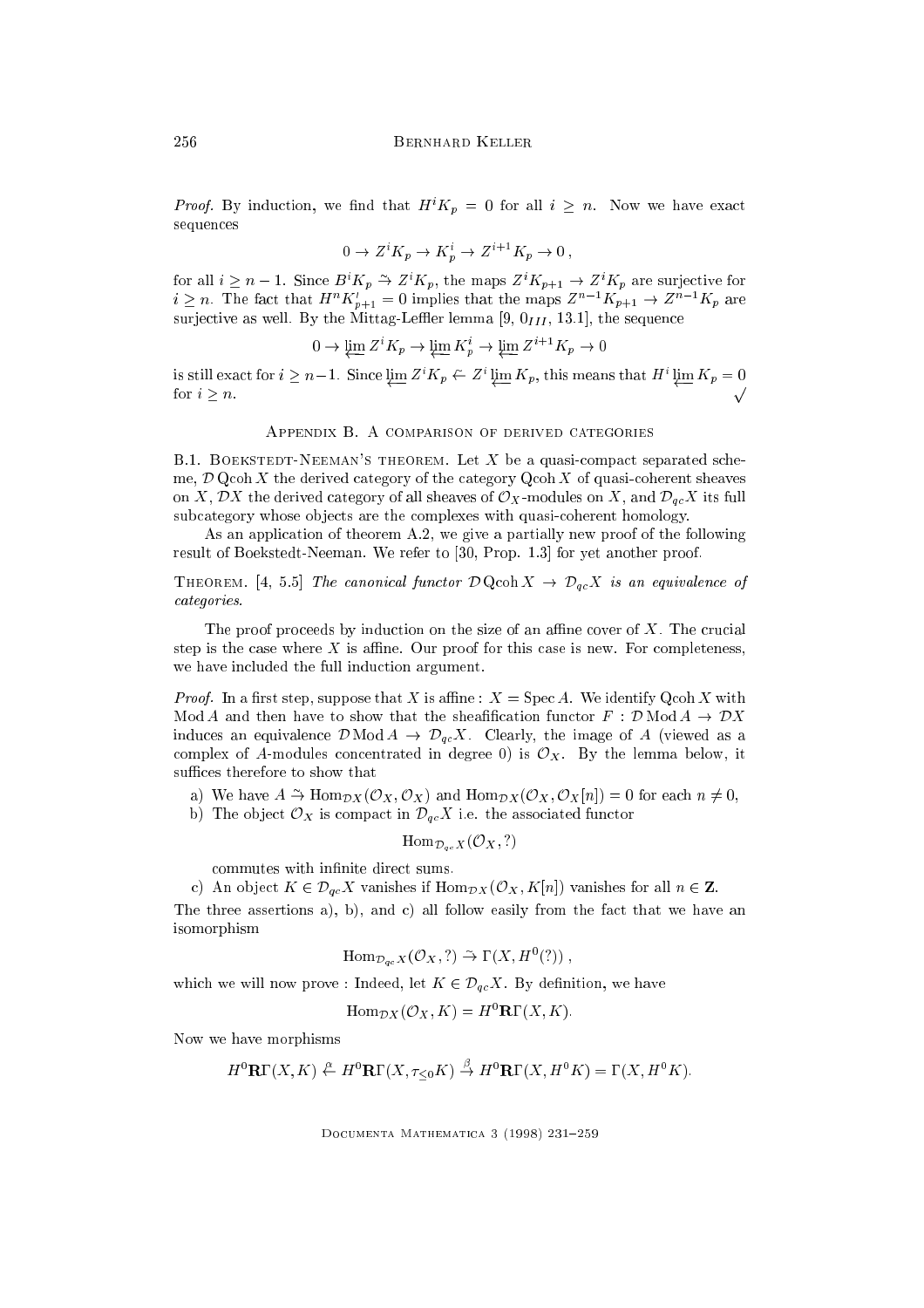The morphism  $\alpha$  is invertible because  $\mathbb{R}\Gamma(X, ?)$  is a right derived functor. The morphism  $\beta$  is invertible by theorem A.2 b), lemma A.3, and Serre's theorem [9, III, 1.3.1].

Now suppose that X is the union of n open affine sets  $U_1, \ldots, U_n$ . By induction on *n* and the affine case, we may assume that the claim is proved for  $U = U_1$  and  $V = \bigcup_{i=2...n} U_i$ . Let  $j_1: U \to X$  and  $j_2: V \to X$  be the inclusions. Let  $Y = X \setminus U$ and let  $i: Y \to X$  be the inclusion. For any object  $K \in \mathcal{D}_{ac}X$ , we have a triangle

$$
\mathbf{R}\Gamma_Y K \to K \to j_{1*}j_1^*K \to \mathbf{R}\Gamma_Y K[1].
$$

Here the second morphism is the adjunction morphism and  $\mathbb{R}\Gamma_Y K$  is defined (up to unique isomorphism) by the triangle. The object  $j_1$   $\kappa$  is a complex of sheaves on  $U$ and  $H^*j_1K=j_1H^*K$  is quasi-coherent. So  $j_1K$  is in the faithful image of D Qcoh U . Because X is separated,  $j_{1*}$  preserves quasi-coherence (cf. [19, 3.9.2]). So the triangle lies in  $\mathcal{D}_{qc}X$ . The subset  $Y \subset X$  is a closed subset of V and  $i = j_1 i_2$ , where  $i_2$  is the inclusion of Y into V. This implies that  $\mathbf{R}\Gamma_Y K = j_{2*}(\mathbf{R}\Gamma_{Y\subset V} K)$ . The above triangle thus shows that  $\mathcal{D}_{gc}\Lambda$  is generated by the  $j_{1*}\Lambda$  and the  $j_{2*}\Lambda$  , where  $\Lambda$  belongs to  $\mathcal D$  Qcoh U and  $K^{\prime\prime}$  to  $\mathcal D$  Qcoh V. It remains to be checked that morphisms between  $j_{1*}\kappa$  and  $j_{2*}\kappa$  in D mod  $\cup_X$  are in bijection with those in D Qcon  $\lambda$ . Indeed, we have

$$
\operatorname{Hom}_{\mathcal{D}X}(j_{1*}K', j_{2*}K'') = \operatorname{Hom}_{\mathcal{D}V}(j_2^*j_{1*}K', K'').
$$

By the induction hypothesis, the latter group identifies with

$$
\text{Hom}_{\mathcal{D}Q\text{coh }V}(j_2^*j_{1*}K', K'') = \text{Hom}_{\mathcal{D}Q\text{coh }X}(j_{1*}K', j_{2*}K'').
$$

The same argument applies to morphisms from  $j_{2*}$  $\Lambda$  to  $j_{1*}\Lambda$ . This ends the proof.  $\sqrt{ }$ 

B.2. DERIVED CATEGORIES OF MODULES. Let A be a ring and  $\mathcal T$  a triangulated category admitting all (infinite) direct sums. Suppose that  $F : \mathcal{D} \text{Mod } A \to \mathcal{T}$  is a triangle functor commuting with all direct sums. For the convenience of the reader, we include a proof of the following more and more well-known

LEMMA. The functor  $F$  is an equivalence if and only if

- a) We have  $A \to \text{Hom}_{\mathcal{T}}(FA, FA)$  and  $\text{Hom}_{\mathcal{T}}(FA, FA|n|) = 0$  for all  $n \neq 0$ .
- b) The object FA is compact in  $\mathcal{T}$ , i.e. Hom  $_{\mathcal{T}}(FA,?)$  commutes with infinite direct  $sums$
- c) An object X of  $\mathcal T$  vanishes iff  $\text{Hom}_{\mathcal T}(FA, X[n]) = 0$  for all  $n \in \mathbb Z$ .

*Proof.* Let  $S \subset T$  be the smallest triangulated subcategory of T containing FA and stable under forming infinite direct sums. Then, since  $FA$  is compact, the inclusion  $S \rightarrow \mathcal{T}$  admits a right adjoint R by Brown's representability theorem [6] (cf. also [16, 5.2], [26], [8]). Now if  $X \in \mathcal{T}$  and  $RX \to X \to X' \to RX[1]$  is a triangle over the adjunction morphism, then  $\min_{\mathcal{T}}(FA, X||n|)$  vanishes for all  $n \in \mathbb{Z}$  by the long exact sequence associated with the triangle. So  $\Lambda^-$  vanishes by assumption c) and  $\mathcal S$ coincides with  $\mathcal T$ . So FA is a compact generator for  $\mathcal T$ . Now the claim follows from  $[16, 4.2]$ .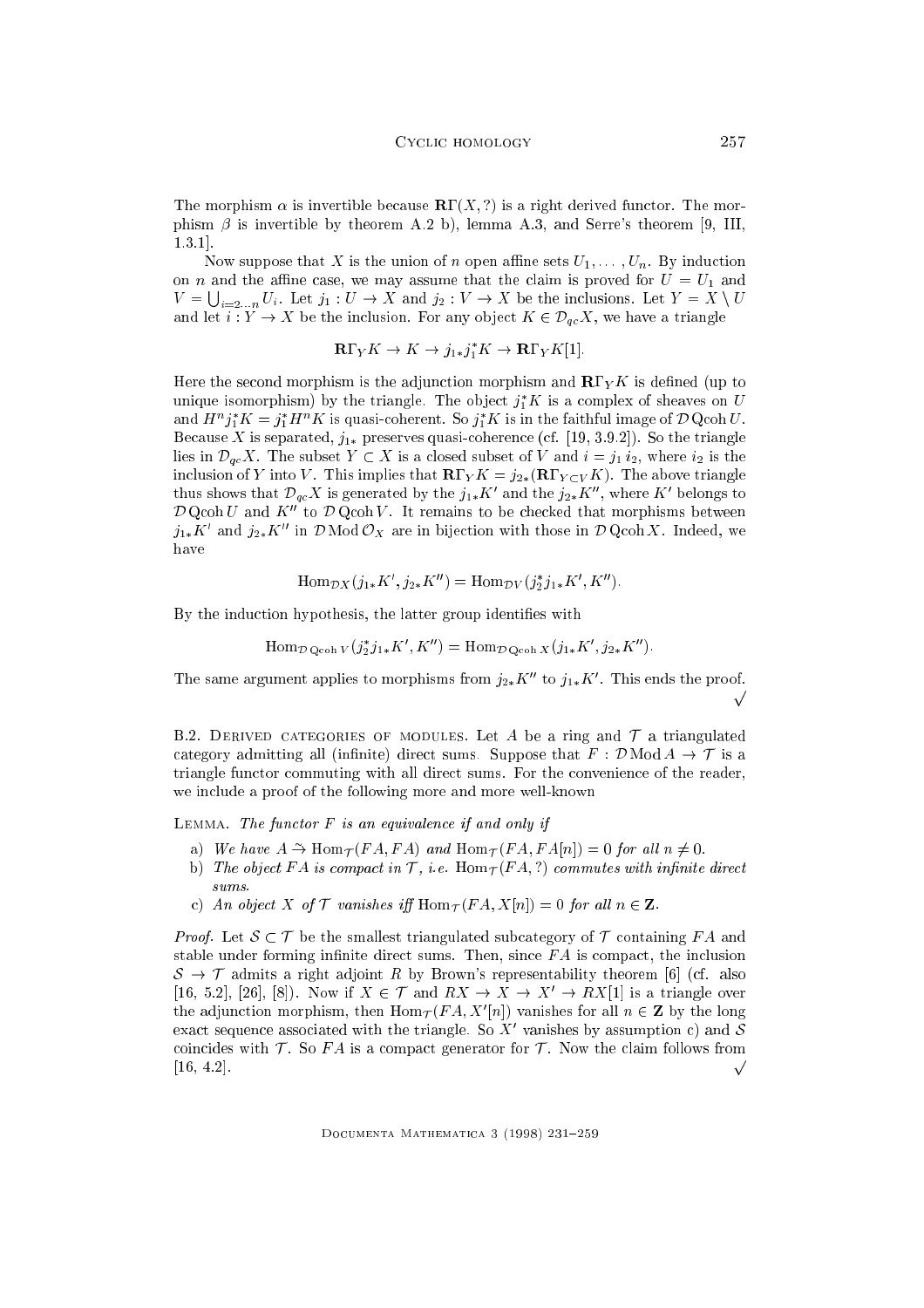## 258 Bernhard Keller

#### **REFERENCES**

- [1] L. Avramov, H.-B. Foxby, S. Halperin, *Differential graded homological algebra*, preprint in preparation.
- [2] C. Beckmann, Zyklische Homologie von Schemata und relative algebraische K-Theorie, Inaugural-Dissertation, Köln, 1991.
- $[5]$  A. A. Beilinson, Coherent sheaves on  $P^*$  and problems of unear algebra, Funkts. Anal. Prilozh. 12 (1978), 68-69. English translation: Funct. Anal. Appl. 12 (1979), 214-216.
- [4] M. Boekstedt, A. Neeman, Homotopy limits in triangulated categories, Comp. Math. 86 (1993), 209-234.
- [5] P. Bressler, R. Nest, B. Tsygan, Riemann-Roch Theorems via Deformation Quantization, Preprint, alg-geom/9705014, June 1997.
- [6] E. H. Brown, Cohomology theories, Ann. of Math. 75 (1962), 467-484.
- [7] P. Deligne, Cohomologie a supports propres, Expose XVII, SGA 4, Springer LNM 305 (1973), 252-480.
- [8] J. Franke, On the Brown representability theorem for triangulated categories, Preprint, 1997.
- [9] A. Grothendieck, J. Dieudonne, Elements de geometrie algebrique, Publ Math. I.H.E.S. No. 11,  $(1961)$ , 5-167.
- [10] J. F. Jardine, Simplicial presheaves, J. Pure Applied Alg. 47 (1987), 35-87.
- [11] A. Joyal, *Letter to Grothendieck*, 1984.
- [12] M. M. Kapranov, The derived categories of coherent sheaves on Grassmannians, Funkts. Anal. Prilozh. 17 (1983), 78-79. English translation: Funct. Anal. Appl. 17 (1983), 145-146.
- [13] M. M. Kapranov, The derived category of coherent sheaves on a quadric, Funkts. Anal. Prilozh. 20 (1986), 67. English Translation: Funct. Anal. Appl. 20 (1986),  $141 - 142$ .
- [14] M. M. Kapranov, On the derived categories of coherent sheaves on some homogeneous spaces, Invent. math.  $92$  (1988), 479-508.
- [15] C. Kassel, Cyclic homology, comodules and mixed complexes, J. Alg. 107 (1987), 195{216.
- $[10]$  B. Keller, *Deriving DG categories*, Ann. scient. Ec. Norm. Sup., 4<sup>-</sup> serie 27  $(1994), 63-102.$
- [17] B. Keller, Invariance and Localization for cyclic homology of DG algebras, J. Pure Appl. Alg. 123 (1998), 223-273.
- [18] B. Keller, On the cyclic homology of exact categories, Preprint Nr. 185 in www.math.uiuc.edu/K-theory/, to appear in J. Pure Appl. Alg.
- [19] J. Lipman, Notes on derived categories and derived functors, Preprint (available at http://www.math.purdue.edu/ ~ lipman/).
- [20] J.-L. Loday, Cyclic homology: a survey, Banach Center Publications 18 (1986), 285-307.
- [21] J.-L. Loday, Cyclic homology, Grundlehren 301, Springer-Verlag Berlin Heidelberg, 1992.
- [22] R. McCarthy, The cyclic homology of an exact category, J. Pure and Appl. Alg.  $93$  (1994),  $251-296$ .
- [23] J. Milnor,  $\overline{O}n$  Axiomatic Homology Theory, Pacific J. Math. 12 (1962), 337–341.
- [24] B. Mitchell, Rings with several objects, Adv. in Math.  $8(1972)$ , 1-161.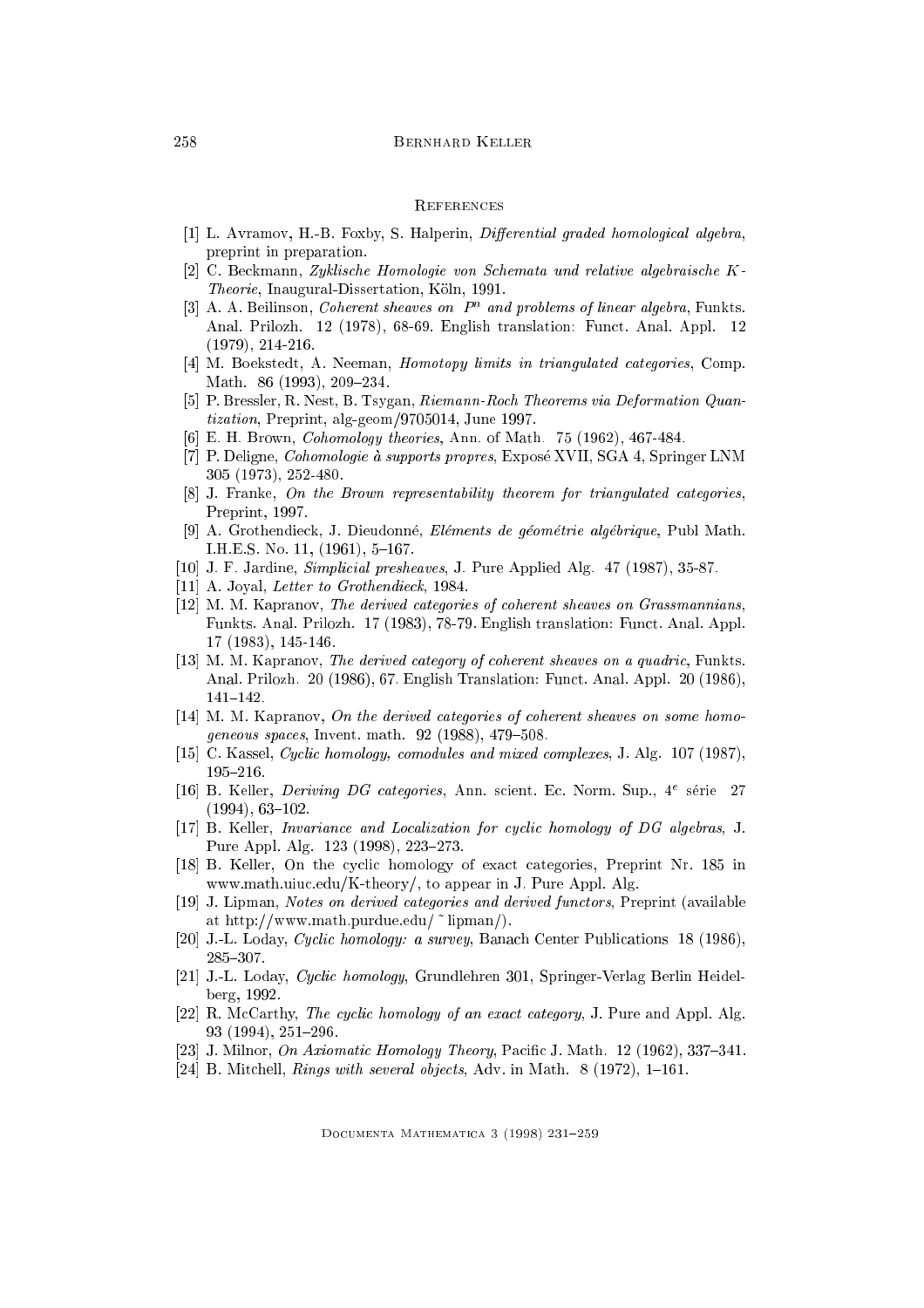#### CYCLIC HOMOLOGY 259

- [25] A. Neeman, The Connection between the K-theory localization theorem of Thomason, Trobaugh and Yao and the smashing subcategories of Bousfield and Ravenel, Ann. Scient. Ec. Norm. Sup.  $25$  (1992),  $547-566$ .
- [26] A. Neeman, The Grothendieck duality theorem via Bousfield's techniques and Brown representability, J. Am. Math. Soc.  $9(1996), 205-236$ .
- [27] D. Quillen, *Higher Algebraic K-theory I*, Springer LNM  $341, 1973, 85-147$ .
- [28] P. Schapira, J.-P. Schneiders, *Index theorem for elliptic pairs, Elliptic pairs II*, Asterisque vol. 224, 1994.
- [29] N. Spaltenstein, Resolutions of unbounded complexes, Compositio Mathematica 65 (1988),  $121-154$ .
- [30] L. Alonso Tarrío, A. Jeremías López, J. Lipman, Local Homology and Cohomology on Schemes, Ann. scient. Ec. Norm. Sup., 4e série, t. 30, 1997, 1-39.
- [31] R. W. Thomason, T. Trobaugh, Higher Algebraic K-Theory of Schemes and of Derived Categories, in The Grothendieck Festschrift, III, Birkhäuser, Progress in Mathematics 87 (1990), p. 247-436.
- [32] C. A. Weibel, Cyclic Homology For Schemes, Proc. Amer. Math. Soc. 124 (1996), 1655-1662.
- [33] C. A. Weibel, *The Hodge Filtration and Cyclic Homology*, K-Theory 12 (1997), 145-164.
- [34] C. A. Weibel, S. C. Geller, Étale descent for Hochschild and cyclic homology, Comment. Math. Helv. 66 (1991), 368-388.

Bernhard Keller UFR de Mathematiques Universite Paris 7 Institut Mathematique de Jussieu UMR 9994 du CNRS Case 7012 2, place Jussieu 75251 Paris Cedex 05 France keller@math.jussieu.fr www.math.jussieu.fr/ ~ keller